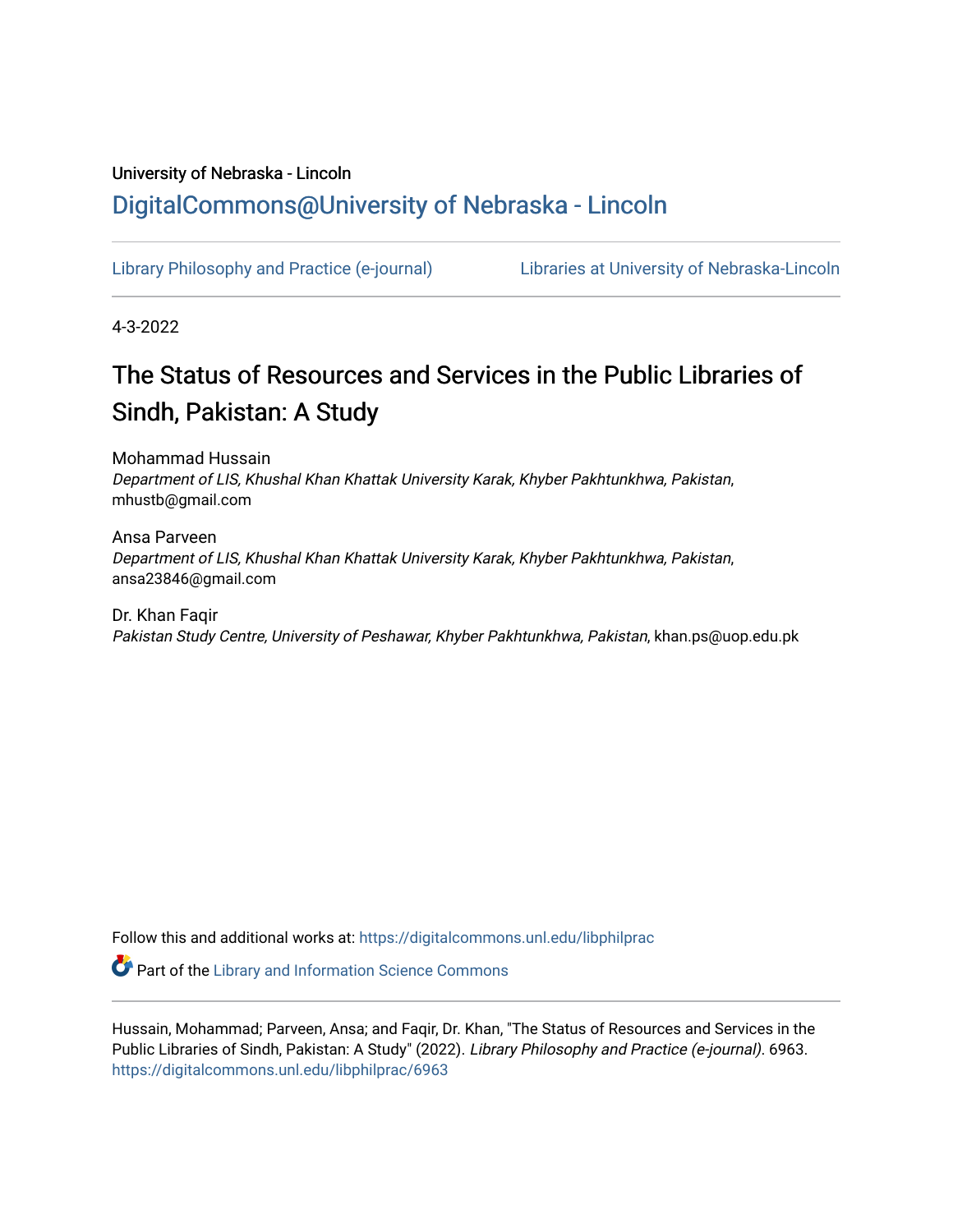# **The Status of Resources and Services in the Public Libraries of Sindh, Pakistan: A Study**

**Mohammad Hussain, Lecturer** Department of LIS, Khushal Khan Khattak University Karak **Ansa Parveen** Department of LIS, Khushal Khan Khattak University Karak Dr. Khan Faqir Pakistan Study Centre, University of Peshawar

# **Abstract**

**Purpose:** This study assessed the public libraries of Sindh in terms of information and human resources, services and the problems faced by the libraries in the delivery of services.

**Methodology:** The study was quantitative in nature and survey research method was used to achieve the desired objectives. There were 30 public libraries, which constituted the study's population and data was collected from heads/incharge of libraries through the questionnaire. The data was analyzed using the Statistical Package for Social Sciences version 23.

**Results:** The heads of most libraries were non-professionals, and some libraries were worked with very few staff. The availability of information resources was found inadequate and resources such as maps, reports, theses & dissertations, rare books, and e-books were found in very few libraries. The services such as open shelf, circulation, reference and current awareness services were offered by most libraries; however, SDI, audiovisual, document reservation, interlibrary loan, orientation and scanning services were offered by few libraries. The major problems faced by the libraries were lack of training opportunities, non-availability of integrated library software, insufficient information, human and financial resources, limited e-resources and lack of commitment from the management.

**Implications:** The study's findings could be beneficial to the concerned authorities. The key points to be considered include 1) information resources should be procured both in printed and electronic formats, 2) the existing facilities and services should be upgraded and extended to other libraries and, 3) sufficient funds should be provided to acquire information resources, develop proper infrastructure and launched new services.

**Originality:** This is the first study in the province to assess the various aspects of public libraries. It will fill the literature gap and guide the researchers to explore the other aspects of public libraries. **Keywords:** Information Resources, Library Services, Public Libraries, Human Resources, Sindh,

Pakistan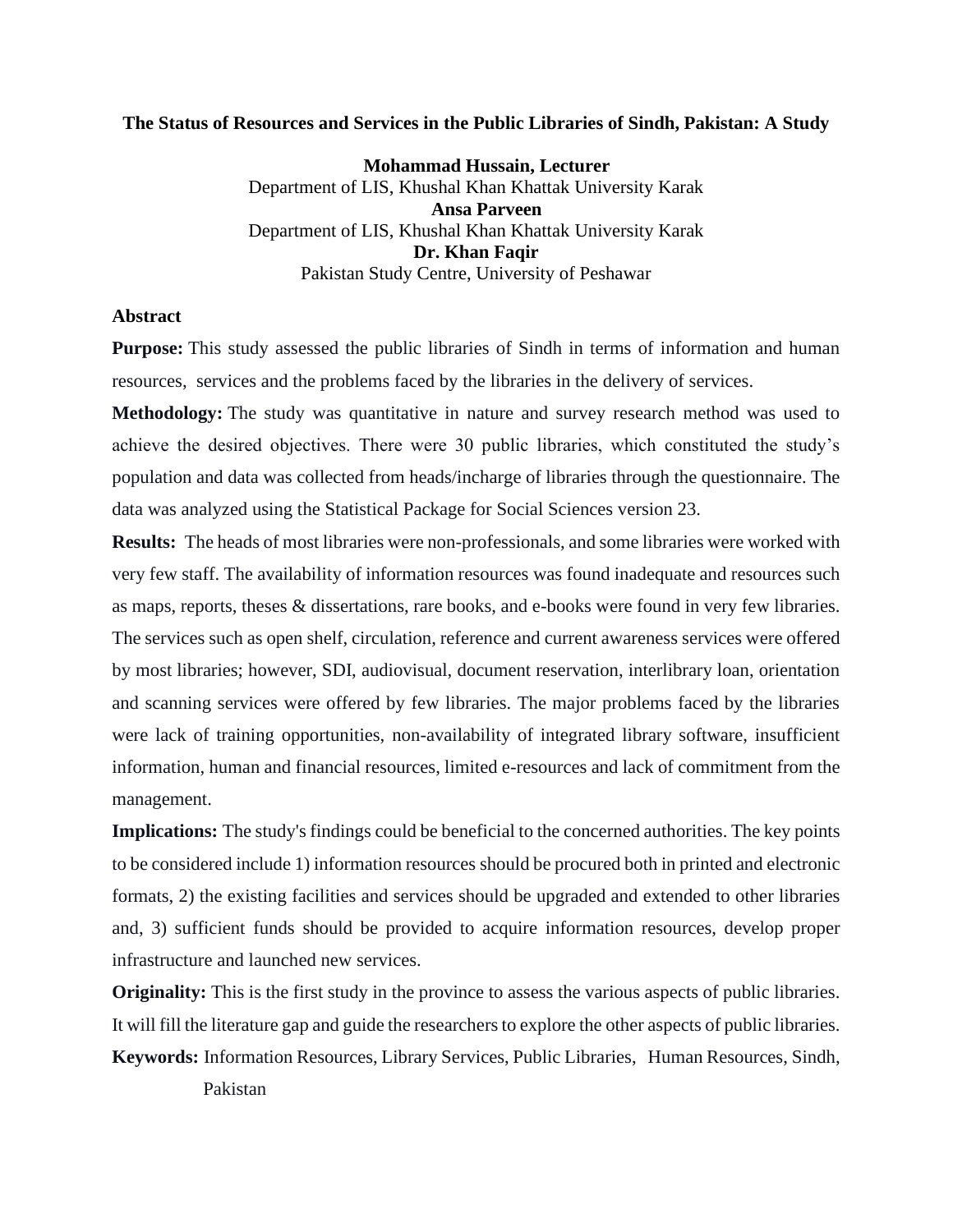## **Introduction**

Public libraries play a key role in developing any society (Saleh & Lasisi, 2011). It is a democratic institution and provides services to all residents of any community to improve their individual, family and community lives (Scott, 2011). Akanwa (2010) defined the public library as a library that provides information resources, services and recreational outlets to the citizens, including the young, the old, the literate and the non-literate. According to IFLA (2001), public library is an organization established, supported and funded by the community, either through local, regional, or national government or through some other form of community organization. According to Aina (2004); Gill (2001), unlike other libraries that cater services to a specific demographic, the public library is open to everyone and provide services to a wide range of people, including young, children, the disabled, prisoners, the aged, nursing mothers, organizations and

people in government. Wijetunge (2000) opined that public library is a place where community members can get free and easy access to a wide range of information and knowledge.

The fundamental goal of the public library is to provide resources and services to individuals and organizations to meet their educational, informational, and recreational requirements (Koontz & Gubbin, 2010). Because they are public, social, and community institutions, public libraries link the government and its citizens (Buschman, 2012; Johnson, 2012; Sigler et al., 2011). These are strong institutions that can affect society (Black & Muddiman, 2017). The functions of the public library are discussed by Handa (2011), which include providing access to information, imparting informal education, promoting cultural and social activities, preserving local literature, and strengthening the democratic spirit of the citizens. Adebayo (2012) argued that public libraries could help in reducing the level of unemployment by engaging the youth in the activities like, organize seminars and workshops in collaboration with government agencies, giving training to youth, starting their own business, creating awareness in youth, providing mobile services in rural areas, increase literacy, promote adult and continuing education, re-engineer the youth for the purpose to use their energy for the betterment of the society and provide the accurate and latest information to the policymakers to facilitate them in the decision-making process.

Sindh is one of the four provinces of Pakistan and is in the southeastern region of the country. It is the third-largest province of county by area and the second largest province by population after Punjab. According to the census of 2017 the population of the province is approximately 47.85 million. The economy of Sindh is the second-largest in Pakistan after the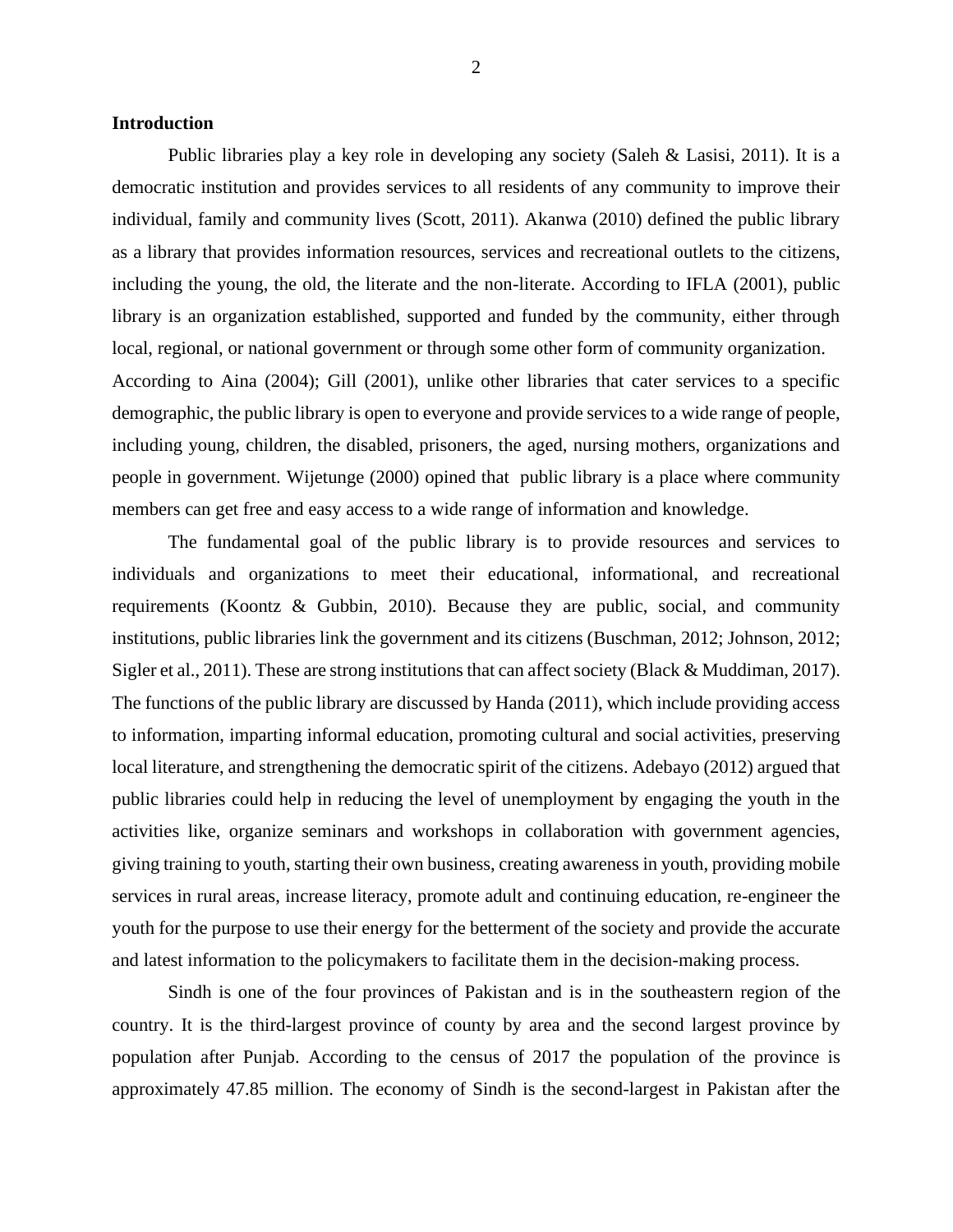province of Punjab; its provincial capital of Karachi is the most populous city in the country and its main financial hub. Sindh is home to a sizable portion of Pakistan's industrial sector and contains two of the country's busiest commercial seaports: Port Qasim and Karachi. Sindh's remaining economy is based on agriculture, producing fruits, consumer goods and vegetables for the rest of the country (Pakistan Bureau of Statistics, 2021). According to the Pakistan Social and Living Standards Measurement (PSLM), the literacy rate of the province is 58% which includes 68% male and 47% female; moreover, the literacy rate of rural areas is 39%, while urban areas is 73% (Government of Pakistan, 2021).

 The researchers found that no research work has been conducted on the public libraries of Sindh. This study is carried out to fill the literature gap, bring public libraries into research circles, and provide a base for future researchers to assess other aspects of public libraries. This study examined the public libraries of the province in term of human resources, information resources, services and the problems faced by the staff in the delivery of services.

#### **Literature Review**

The public library is a cultural institution with the goal of meeting the information needs of its patrons (Zhong, 2007). Public libraries play an important role in educating society. They can serve as a person's first point of contact with books outside of the home (Shafawi & Hassan, 2018). As expressed by Bashir, Soroya, Soroya and Khanum (2016); Kenney (2013), public libraries should be designed to meet the diverse information needs of 21st-century users by assembling collections that are useful to the general public. According to Rafi, Ali, and Ahmad (2016), public libraries should have high-quality, well-balanced collections covering a wide range of disciplines and formats.

Hussain and Parveen (2021) reported inadequate information resources in the public libraries of Balochistan, Pakistan. According to Warraich, Malik and Ameen (2018), public libraries in Punjab, Pakistan, had meager information resources. Because 54% of the libraries were small with a collection of up to 5000 books and 70% of libraries were acquiring 1-5 newspapers. Abdulahi, Yaya and Saidu, (2020) explored the information resources of the public libraries in Katsina, Nigeria and reported that the collection was composed of books, journals, directories, newspapers, magazines, films and audio visual materials. They also found that the available resources were obsolete and do not fulfill the needs of the society. Therefore, sufficient funds were suggested to be allotted to acquire the latest printed and e-resources. Ghalavand and Karimi (2020)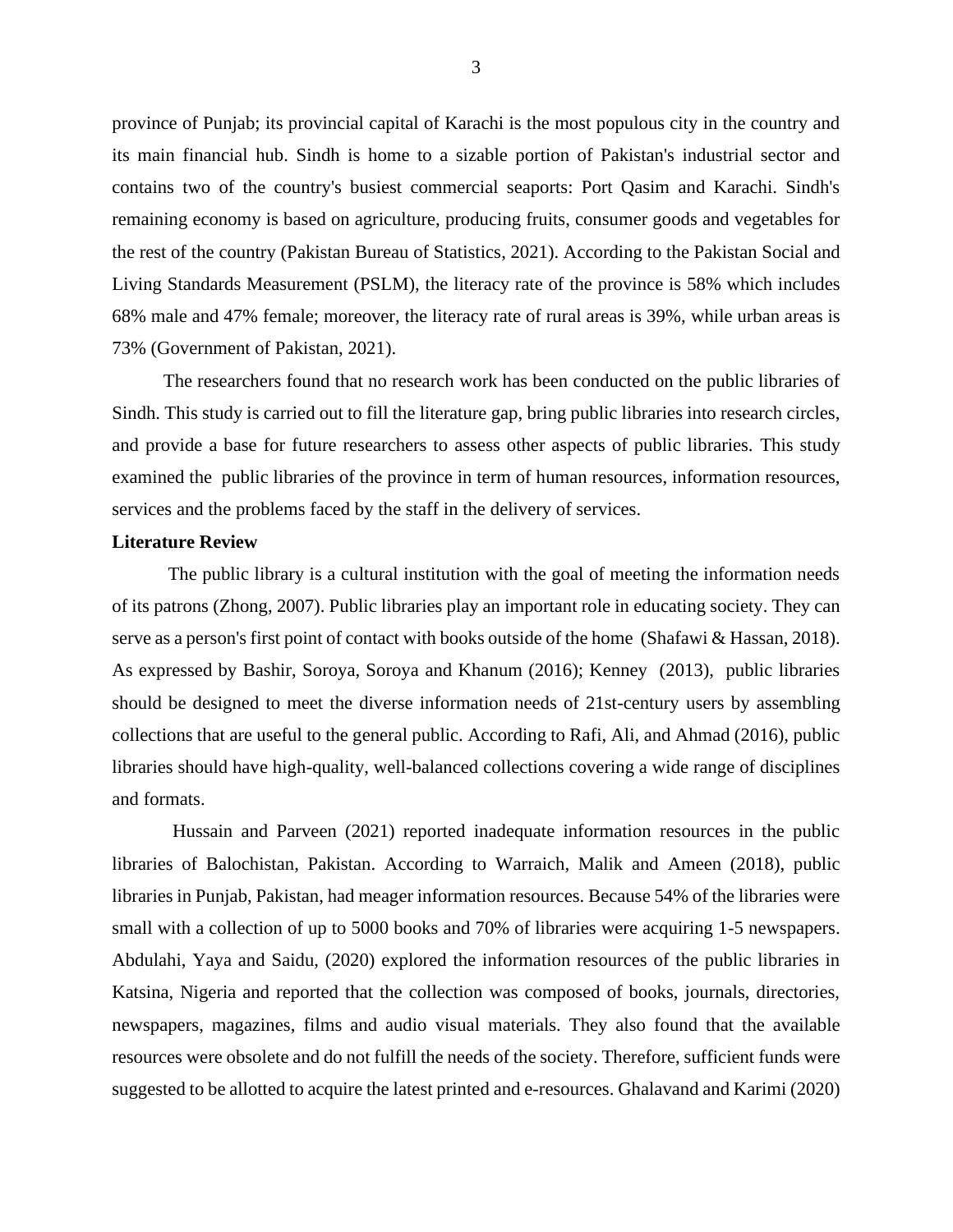found that very few public libraries in Iranian cultural centers had e-books, audiobooks, access to full-text databases and digital library. Taufiq, Rehman and Ashiq (2020) recommended that the collection of public libraries need improvement and should subscribe the bibliographic database and procure digital contents for their users. Rana and Bhatti (2020) evaluated the resources and services of five public libraries in the Punjab, Pakistan. Though the surveyed libraries had adequate information resources in various formats, it was suggested that the library could serve more effectively by acquiring the most recent and up-to-date information on various subjects and local history and culture.

A study was conducted by Kasimani and Rajendran (2019) to gauge the resources and services. The library offered services like circulation, internet, reference, photocopying and assistance in the use of the library. Idhalama (2019) viewed that the library should provide services to all classes of users irrespective of age, sex, color and disability. It was ascertained how public libraries could satisfy the information needs of physically challenged users, solve their challenges and guide them to benefit from the library services. The majority of public libraries in Punjab, Pakistan, as mentioned by Waheed, Rafiq and Soroya (2017), offered traditional libraries services, including reference services (79.3%), current awareness services (55.2%), photocopying services (51.7%) and internet services (55.2%). However, most of these did not offer services such as SDI (65.5%), document delivery services (72.4%) and digitizing services (75.9%). Hussain and Parveen (2021) found that majority of the libraries in Punjab Pakistan, did not offer services such as reference, orientation, photocopying, indexing, discussion rooms and scanning facilities

Nawaz (2016) presented an overview of the Liaqat Memorial Library Karachi, Pakistan and stated that the library is serving society by organizing a variety of information resources and offerings services to researchers, children, women and the general public. The library also offered spaces in an auditorium where workshops, seminars and conferences were organized on educational, social and religious topics. Rizvi (2016) talked about the services and materials available at the Punjab Public library Lahore. The library has three reading halls, one each in reference, children and newspapers sections. The library offered a wide variety of services, including book circulation, reference services, internet access, photocopying, scanning, digital, SDI, CAS and OPAC access. The library also has an auditorium where educational, religious and cultural programs or events are arranged.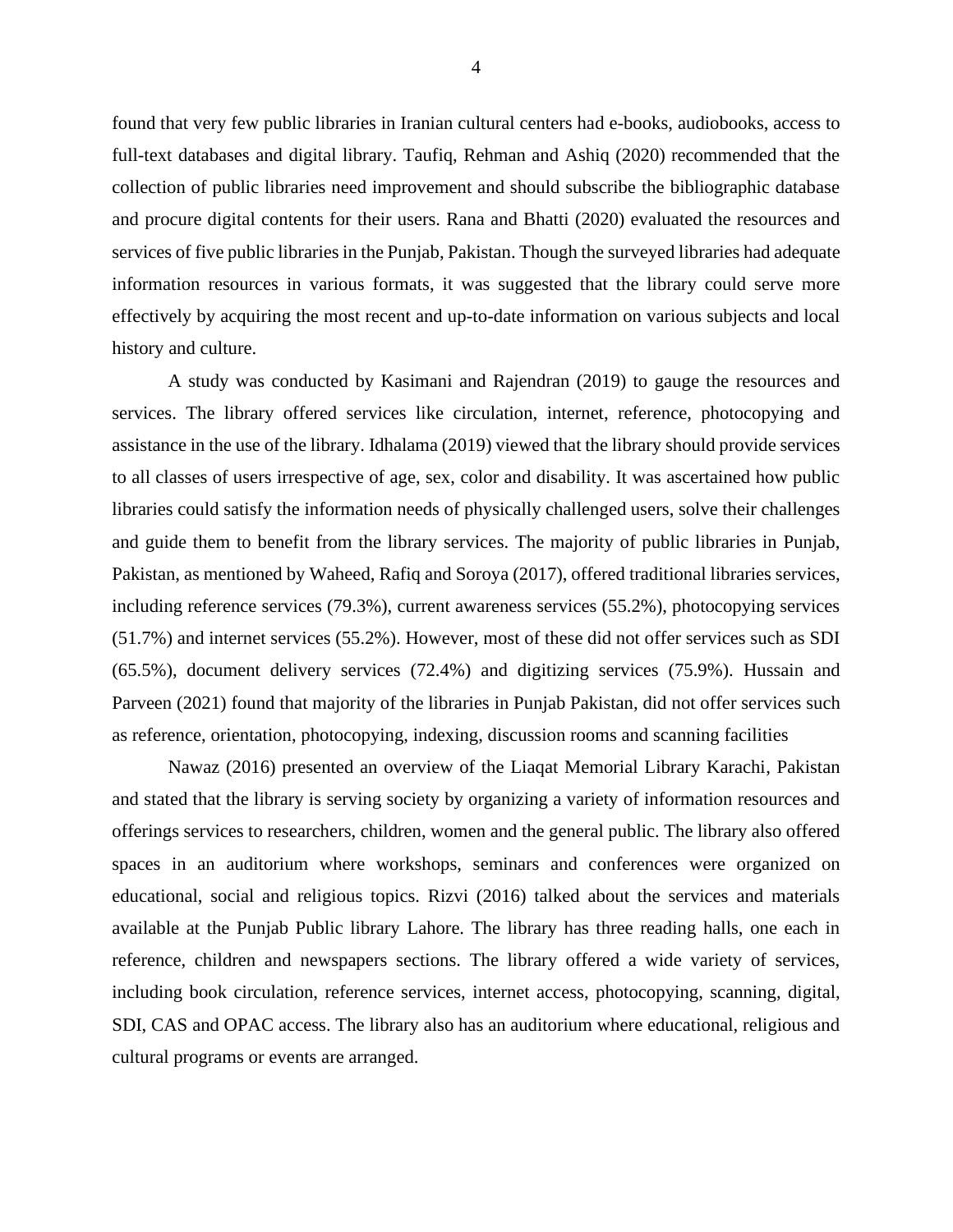Hussain and Idrees (2021) opined that public libraries in Pakistan faced numerous challenges, included lack of electronic and information resources, insufficient human resources, limited financial resources, power interruptions; lack of technical support and IT-literate staff. Rana and Bhatti (2020) found that the public libraries of Punjab had limited information resources, poor ICT facilities and limited LIS and IT staff. It was advised that the libraries should acquire more information resources and ensure the recruitment of skilled staff. Taufiq et al. (2020) evaluated user satisfaction with public libraries' resources and services and found that frequent visits to the library have a positive relationship with users' satisfaction. The respondents were not satisfied with printed information resources and with the catalogue of the libraries. Sinha and Datta (2018) identified 25 public libraries in Tripura, India, which offered services such as lending service, general reading facility, newspaper reading service, reading facility for children, women & senior citizens and information searching facility. There was no library to provide internet facility and reprographic service to their users.

# **Objectives of the Study**

The study was designed to achieve the following objectives: -

- 1. To see the status of information resources in the public libraries of Sindh
- 2. To know about the human resources in public libraries of Sindh
- 3. To examine the services offered by the public libraries of Sindh
- 4. To highlight the problems faced by the libraries in the delivery of services.

# **Research Design and Methodology**

The quantitative research design was used, and survey was conducted to accomplish the objectives of the study. It was appropriate because many researchers used this method in such type of studies (Hussain & Idrees, 2021; Kumar & Kumar, 2010; Rehman et al., 2011). The population of the study were the public libraries of Sindh worked under the administrative control of Culture, Tourism, Antiquities & Archives Department, Sindh. These libraries were chosen because they are in better condition cooperatively than libraries worked under the supervision of local and district governments, which in most districts are merely reading rooms. Furthermore, these libraries have some physical infrastructure, resources, and also provide some services to the community, whereas libraries under the control of the local government just get newspapers and operate as reading rooms and do not provide library services. A total of 30 such libraries were identified; therefore,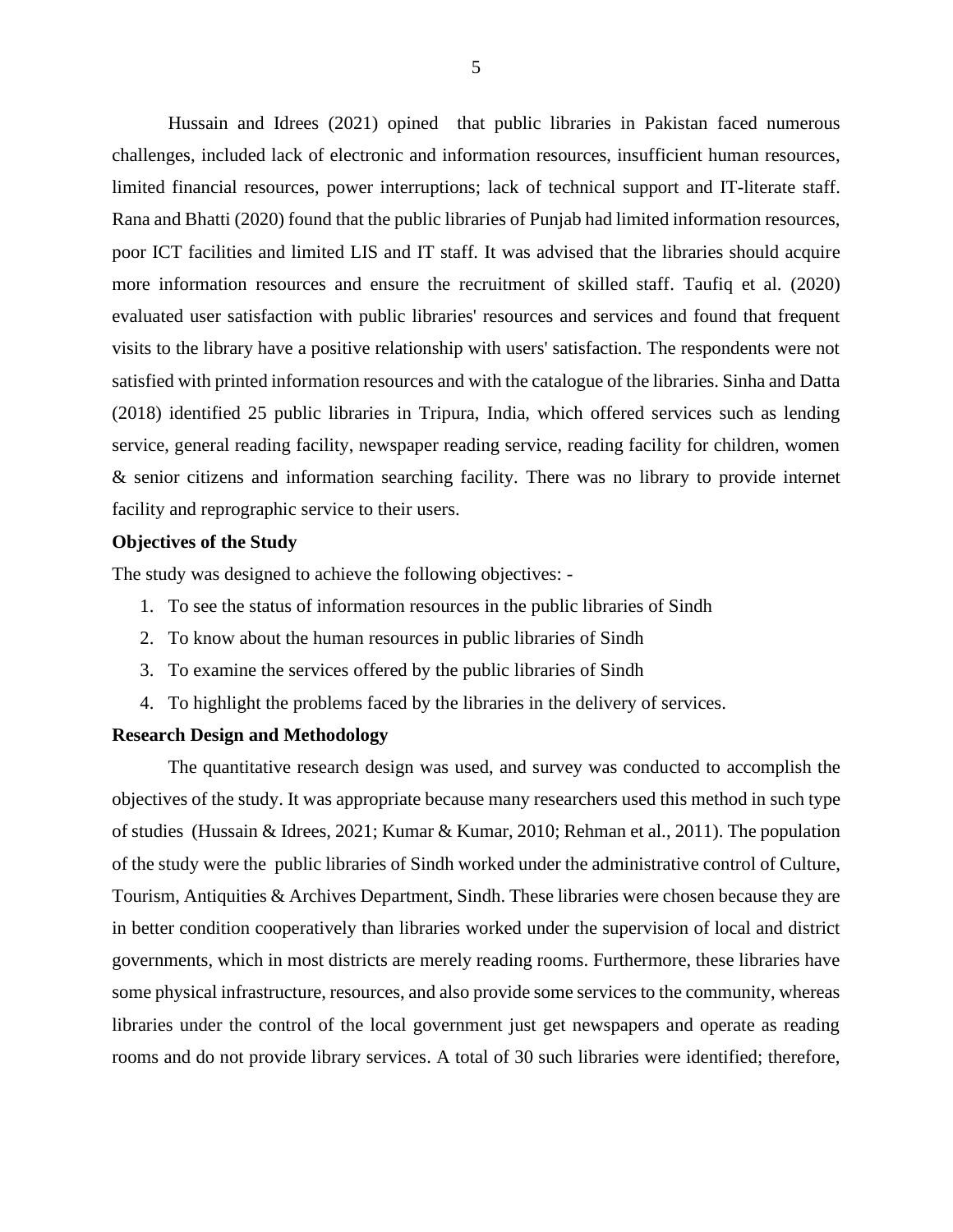the census-based approach was used to collect data from the whole population. Moreover, the required dada was gathered from the librarians/incharge of libraries.

After conducting a thorough review of the literature, the questionnaire was drafted. Most of the questions were derived from questionnaires and studies used in previous research (Ahmed et al., 2016; Hussain, 2014; Baqi, 2016; Mirza, 2010). The questionnaire was used as a research instrument to collect necessary data for the study because the population was geographically spread over a large area. Furthermore, it was used because the study's objectives could easily be achieved through this tool. Moreover, it was chosen because it is cost-effective, anonymous, saves time and removes the respondent's bias (Busha & Harter, 1980; Powell & Connaway, 2004).

The structured questionnaires were distributed among the heads/incharge of public libraries and 28 dully filled questionnaires were received with a response rate of 97.14%. The collected data was analyzed using Statistical Package for Social Sciences (version-23) and descriptive statistics were applied to analyze the data and interpret the results.

#### **Data Analysis and Interpretation**

The collected data was analyzed, and the results are presented in tables with interpretation.

# **Demographic Information of the Respondents**

This section presents demographic information of the respondents regarding their designations, qualifications and experience. Table1 demonstrates that the director headed one library, additional directors headed 3 (10.7%), deputy directors 8 (28.6%) libraries and 6 (21.4%) libraries were headed by assistant directors. It was also observed that 9 (32.1%) were headed by "others," including cataloguer, library assistant, clerk, or other non-professional staff. The data shows that the heads/incharge of 24 (85.7%) libraries had the educational background of library science with the degree of Master in Library and Information Science (MLIS) and BLIS degree, while 4 (14.1%) heads/incharge of libraries were non-professional with master's and bachelor's degrees in other disciplines. The data also indicates that 9 (32.1%) respondents had up to 5 years' experience, 6 (21.4%) had 6-10, 10 (35.7%) had 11-15 years and  $2(7.1\%)$  respondents had more than 20 years' experience.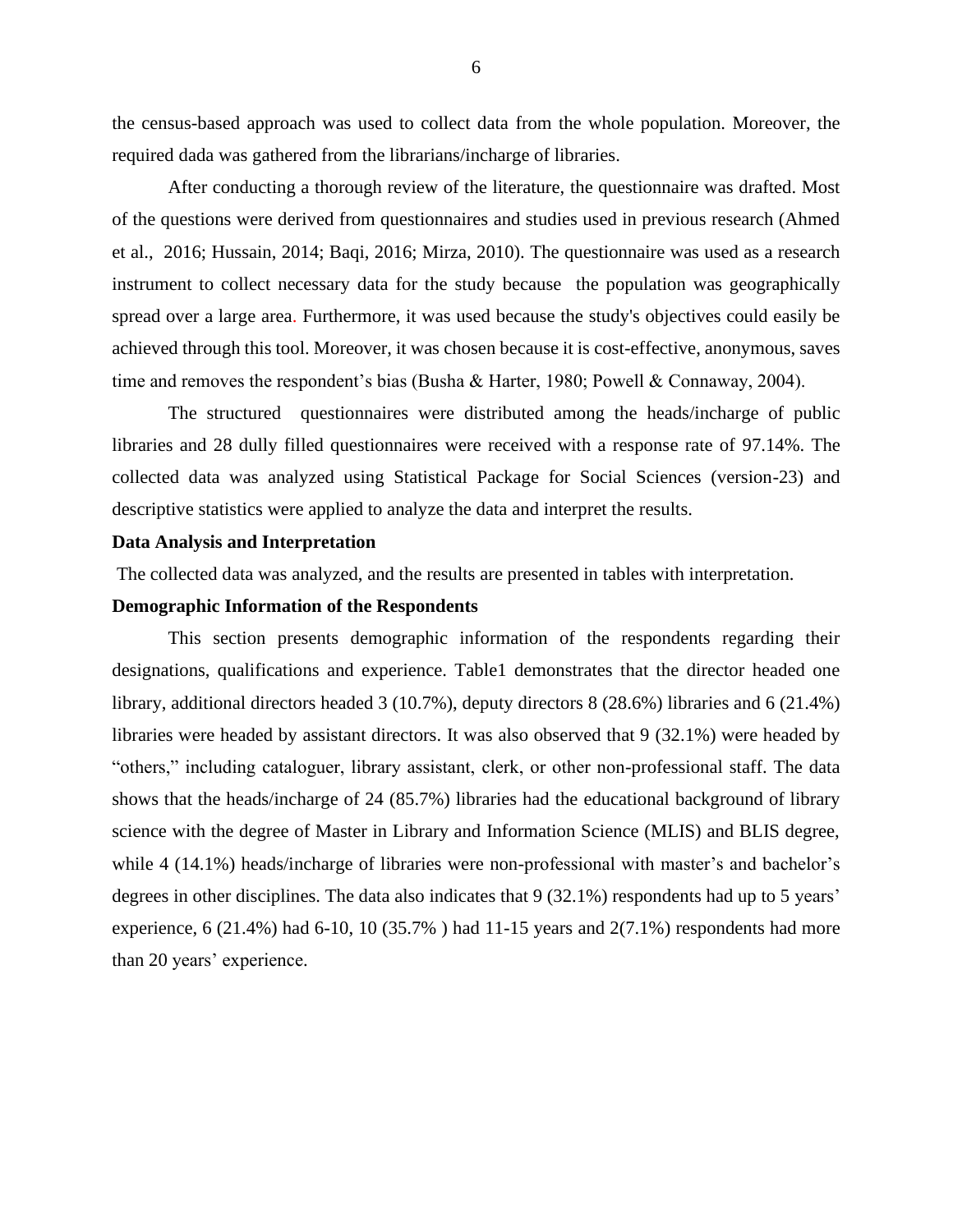| <b>Designation</b>         | <b>Frequency</b> | Percentage (%) |  |
|----------------------------|------------------|----------------|--|
| Director                   |                  | 3.6            |  |
| <b>Additional Director</b> | 3                | 10.7           |  |
| Deputy Director            | 8                | 28.6           |  |
| <b>Assistant Director</b>  | 6                | 21.4           |  |
| Junior Librarian           |                  | 3.6            |  |
| Others                     | 9                | 32.1           |  |
| Qualifications             |                  |                |  |
| <b>MLIS</b>                | 22               | 78.6           |  |
| <b>Bachelor Degree</b>     | -1               | 3.6            |  |
| Master                     | 3                | 10.7           |  |
| <b>BLIS</b>                | $\overline{2}$   | 7.1            |  |
| <b>Experience</b>          |                  |                |  |
| Up to 5 Years              | 9                | 32.1           |  |
| 6-10 Years                 | 6                | 21.4           |  |
| 11-15 Years                | 10               | 35.7           |  |
| 16-20 Years                |                  | 3.6            |  |
| $>$ 20 Years               | $\overline{2}$   | 7.1            |  |

*Demographic Information of Respondents*

Table 1

# **Human Resource in Libraries**

This section presents information about the human resources in the surveyed libraries, including LIS professionals, LIS para-professionals, non-professional employees and total staff members. The statistics in Table 2 shows that 16 (57.1%) libraries had no LIS professionals, 10 (35.7%) libraries worked with 1 LIS professional, and one library had 2-3 LIS professionals. As the data indicates, 12 (42.9%) libraries had no LIS para-professional staff, 14 (50 %) libraries worked with just one member and 1(3.6%) libraries with 2-3 and another one worked with 4-5 paraprofessional staff. There were 12 (42.9%) libraries that worked with just 2-3 non-professional staff, 3 (10.7%) libraries with 4-6, 5 (17.9%) libraries and five libraries worked with 7-10 members. There were 10 (35.8%) libraries with more than 10 non-professional staff; out of these, 5(10.7%) worked with 11-14 staff and 3 (10.7%) libraries had more than 14 non-professional staff. It is evident from the data that the libraries had a shortage of staff because the entire staff of 15 (53.6%) libraries was ranged from 3-9, and 13 (46.4%) libraries worked with more than 10 staff members.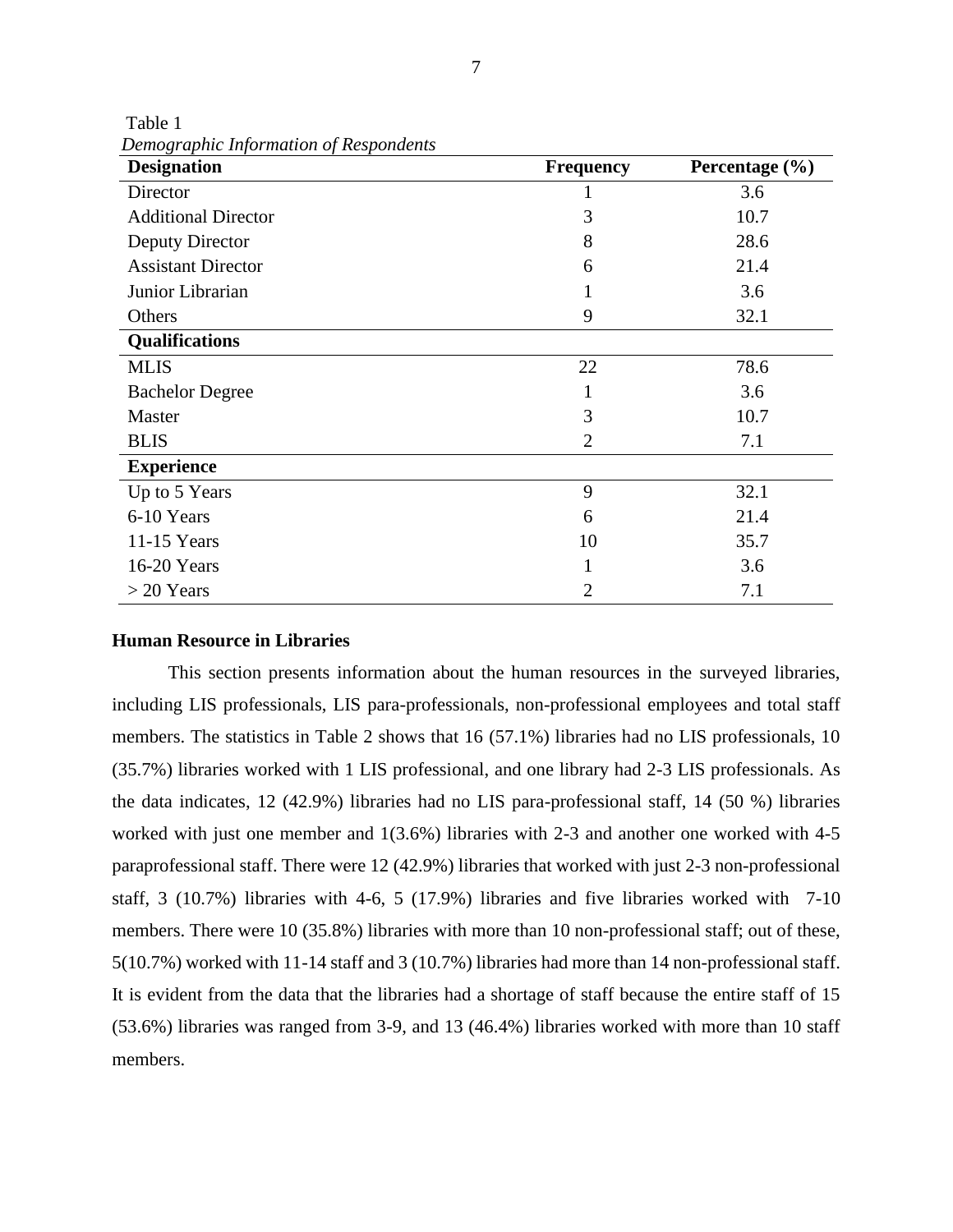| Table 2                          |  |
|----------------------------------|--|
| <b>Status of Human Resources</b> |  |

| status of Human Resources<br><b>LIS Professionals</b> | Frequency      | Percentage (%) |
|-------------------------------------------------------|----------------|----------------|
| $\boldsymbol{0}$                                      | 16             | 57.1           |
|                                                       | 10             | 35.7           |
| $2 - 3$                                               | $\mathbf{1}$   | 7.12           |
| <b>LIS Para-Professionals</b>                         |                |                |
| $\boldsymbol{0}$                                      | 12             | 42.9           |
|                                                       | 14             | 50.0           |
| $2 - 3$                                               | 1              | 3.6            |
| $4 - 5$                                               | 1              | 3.6            |
| <b>Non-Professionals</b>                              |                |                |
| $2 - 4$                                               | 12             | 42.9           |
| $4 - 6$                                               | 3              | 10.7           |
| $7 - 10$                                              | 5              | 17.9           |
| $11 - 14$                                             | 5              | 17.9           |
| $>14$                                                 | 3              | 10.7           |
| <b>Total Staff</b>                                    |                |                |
| $\overline{3}$                                        | 3              | 10.7           |
| $4 - 5$                                               | 5              | 17.9           |
| $6-9$                                                 | 7              | 25.0           |
| $10-13$                                               | $\overline{4}$ | 14.3           |
| $14 - 17$                                             | 3              | 10.7           |
| 18-21                                                 | 3              | 10.7           |
| >21                                                   | 3              | 10.7           |

#### **Information Resources in the Libraries**

This section gives statistics about the available printed and digital information resources.

# **Book Collection in Libraries**

Table 3 demonstrates information about the number of books available in the surveyed libraries. There were 14 (50%) libraries with up to 6,000 books, out of which 3 (10.7%) libraries had up to 3,000 books, 5 (17.9%) libraries with 1001-3000 books and 6 (21.4%) libraries had books ranged from 3001-6000. There were 13 (46.4%) libraries with more than 10000 books, among these 2 (7.1%) had books raged from 10001-15000, 2 (7.1%) with from 15001-20000, one with up to 25000, 3 (10.7%) with books from 25001-30000, one library had up to 40000 books and one library had more than 50000 book collection.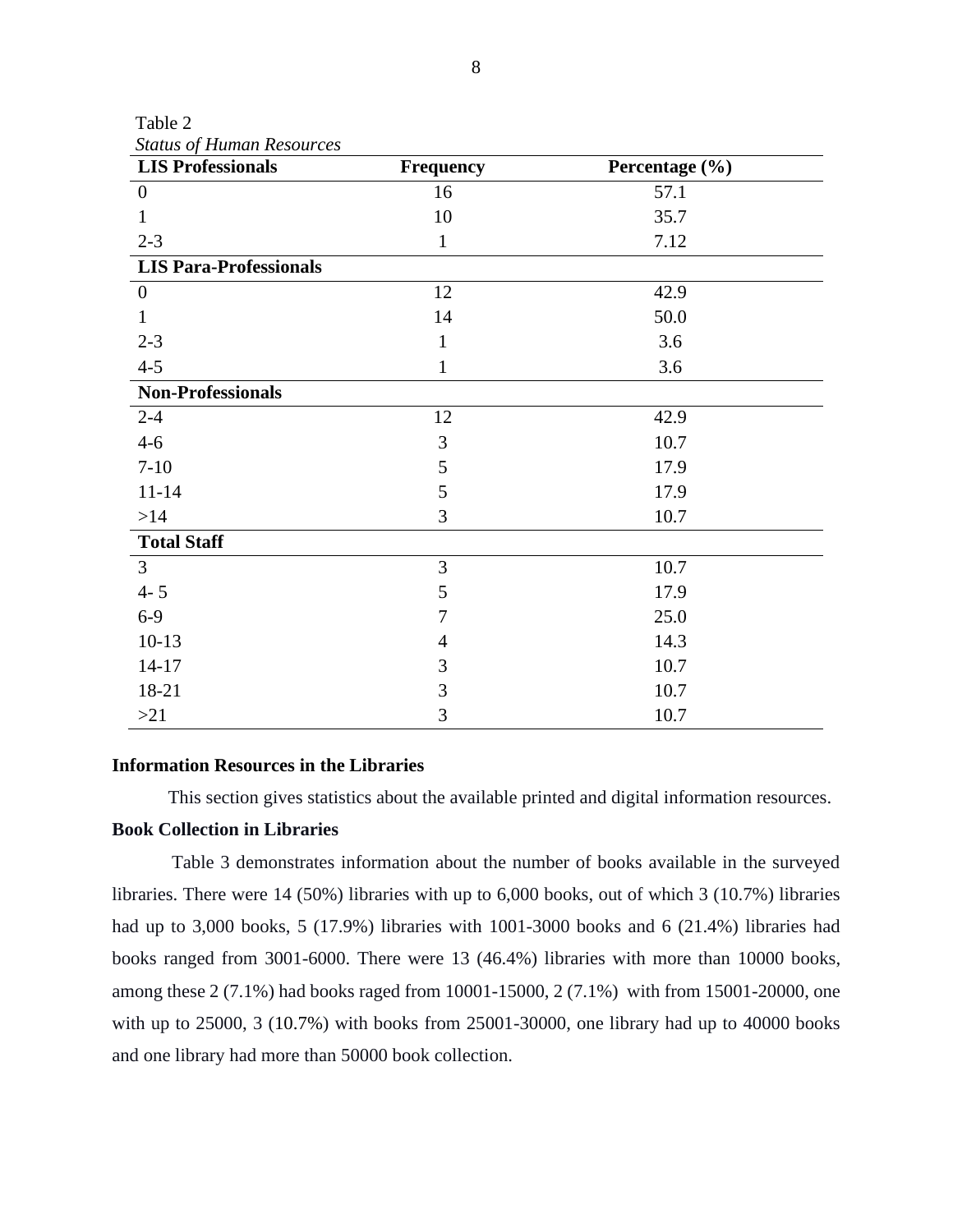Table 3  *Number of Books*

| $\sim$ $\sim$ $\sim$ $\sim$<br><b>Number of Books</b> | <b>Frequency</b> | Percentage (%) |
|-------------------------------------------------------|------------------|----------------|
| Up to $1000$                                          | 3                | 10.7           |
| 1001-3000                                             | 5                | 17.9           |
| 3001-6000                                             | 6                | 21.4           |
| 6001-10000                                            | 1                | 3.6            |
| 10001-15000                                           | $\overline{2}$   | 7.1            |
| 15001-20000                                           | $\overline{2}$   | 7.1            |
| 20001-25000                                           | 1                | 3.6            |
| 25001-30000                                           | 3                | 10.7           |
| 30001-40000                                           | 1                | 3.6            |
| > 50000                                               | $\overline{4}$   | 14.3           |

# **Periodicals Publications Procured by the Libraries**

The respondents were asked to give information about the periodical publications acquired for the libraries. The data in Table 4 demonstrates that 3 (10.7%) libraries did not procure any magazine, 11 (39.3%) libraries acquired 2-3, 7 (25%) libraries procured 4-5 magazines and 7 libraries acquired more than 5 magazines. The data also specifies the number of newspapers procured by the libraries. Out of 28 libraries, 27 libraries procured newspapers in varied numbers from 1to more than 14 newspapers. 2 libraries 2 (7.1%) procured 1 newspaper, 4 (14.3%) libraries 2-4 newspapers, 8 (28.6%) libraries 5-7 newspapers, 4 (14.3%) libraries 11-14 newspapers and 8 (28.6%) libraries acquired more than 14 newspapers. It was amazing to know that 22 libraries did not subscribe any journal while only 6 libraries subscribed research journals.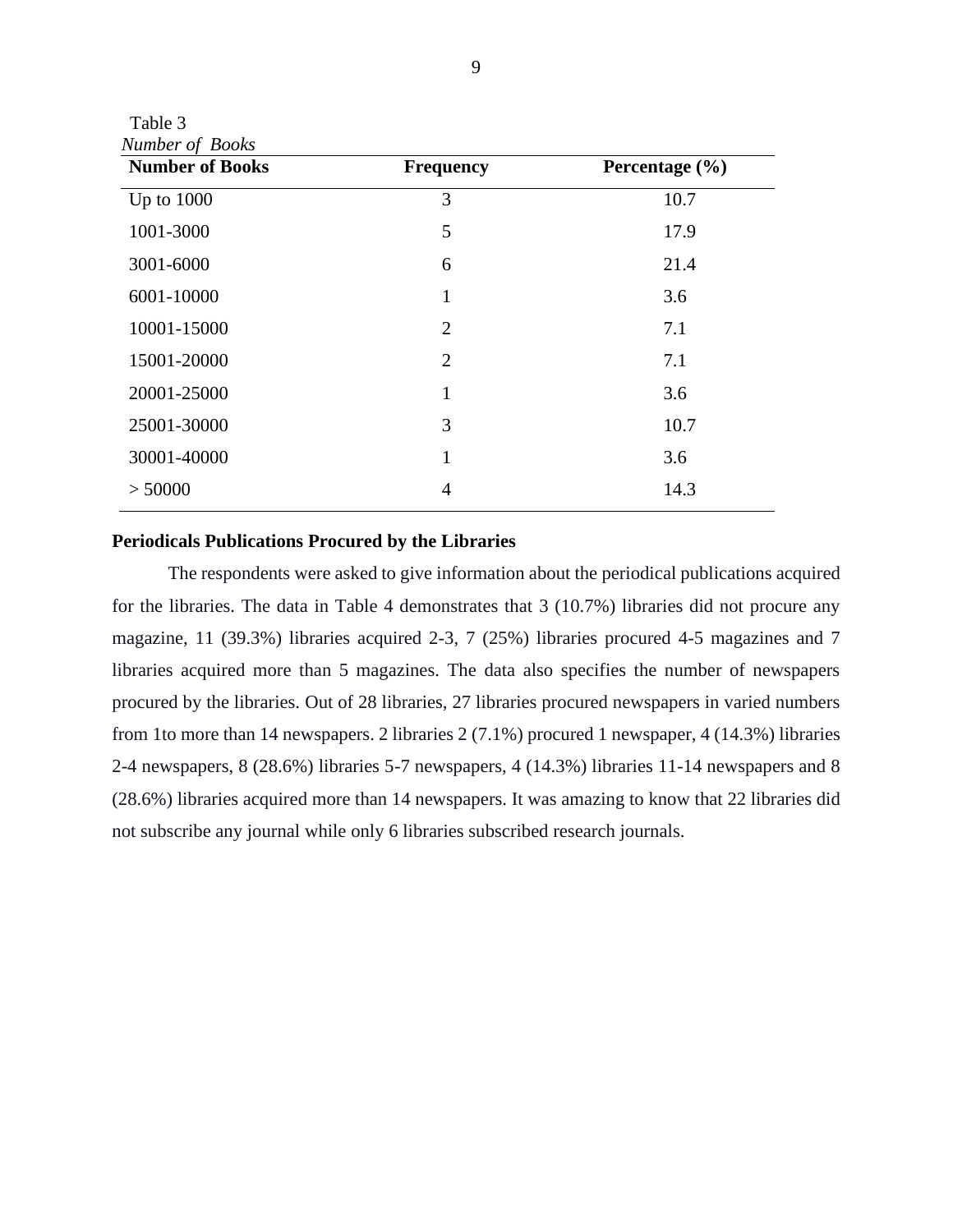| <b>No. of Magazines</b>         | <b>Frequency</b> | Percentage (%) |
|---------------------------------|------------------|----------------|
| $\overline{0}$                  |                  | 10.7           |
| $2 - 3$                         |                  | 39.3           |
| $4 - 5$                         |                  | 25.0           |
| >5                              |                  | 25.0           |
| <b>No. of Newspapers</b>        |                  |                |
| 0                               |                  | 3.6            |
|                                 |                  | 7.1            |
| $2 - 4$                         | 4                | 14.3           |
| $5 - 7$                         | 8                | 28.6           |
| $8 - 10$                        |                  | 3.6            |
| $11 - 14$                       | 4                | 14.3           |
| >14                             | 8                | 28.6           |
| <b>No. of Research Journals</b> |                  |                |
| $\Omega$                        | 22               | 78.6           |
| $1 - 2$                         | 3                | 10.7           |
| $3-4$                           | $\overline{2}$   | 7.1            |
| >4                              |                  | 3.6            |

 Table 4  *Number of Periodicals Publications*

# **Miscellaneous Printed Resources**

The information obtained from the surveyed libraries about the various printed information resources is listed in Table 5. It was amazing to know that out of 28 libraries, only 3 libraries had both maps and reports in their collection, 2 libraries had bound volumes of journals, and one library both had theses & dissertations and rare books in their collection.

| <b>Name of Resources</b> | Yes $(\% )$ | No(%)    |
|--------------------------|-------------|----------|
| Maps                     | 3(10.7)     | 25(89.3) |
| Reports                  | 3(10.7)     | 25(89.3) |
| Theses & dissertations   | 1(3.6)      | 27(96.4) |
| Journals (Bound Volumes) | 2(7.1)      | 26(92.9) |
| Manuscripts              | 1(3.6)      | 27(96.4) |
| Rare books               | $\theta$    | 28(100)  |

*Table 5*

*Availability of Miscellaneous Printed Resources in Libraries* 

# **Electronic Information Resources in Libraries**

Electronic information resources are the electronic representation of information; these are available in various forms like e-books, digital libraries, databases, e-journals, e-zines, theses, research reports and conference papers (Moyo, 2004; Nicholas et al., 2007; Thanuskodi & Ravi,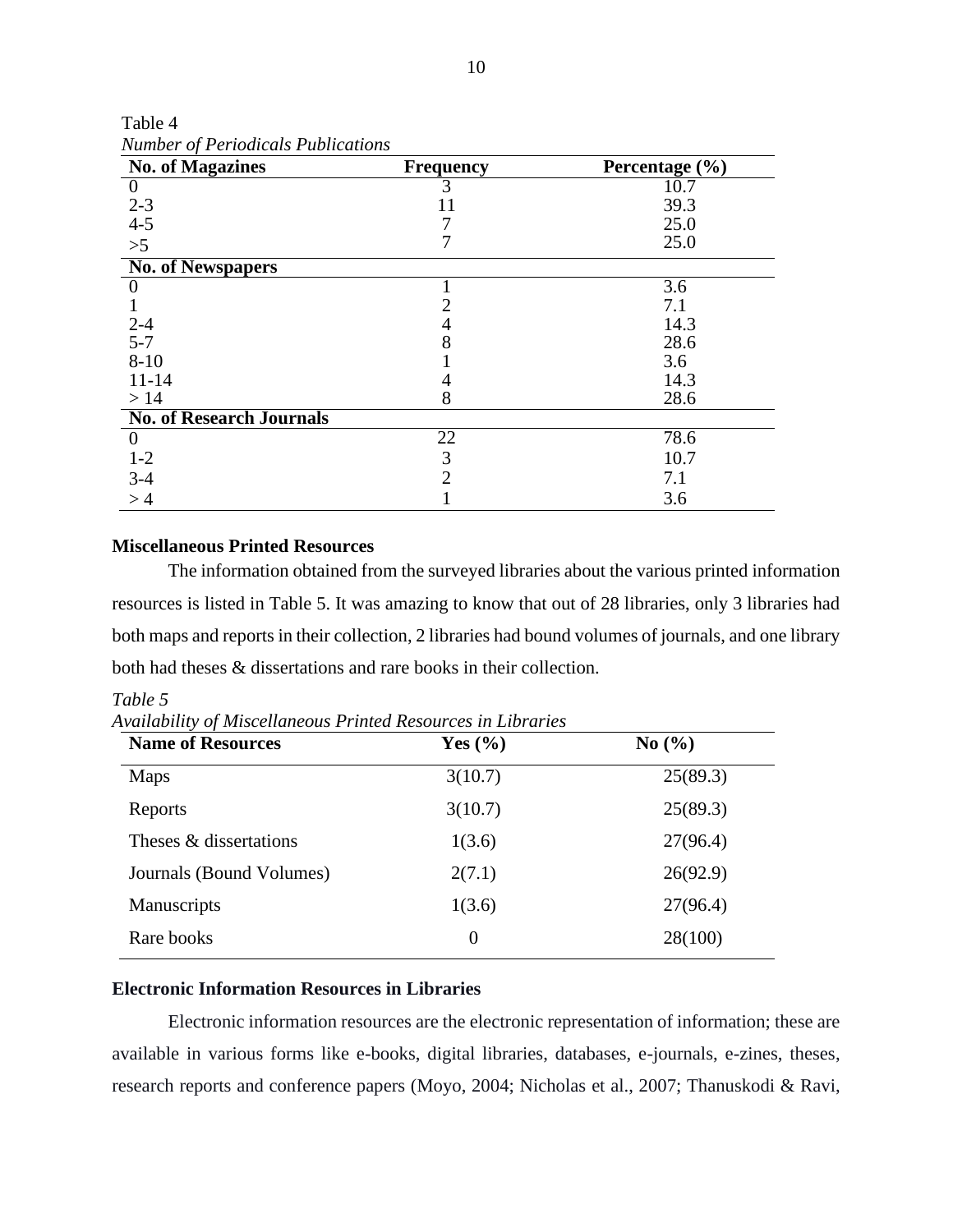2011). The data collected from the public libraries regarding the availability of various e-resources are enumerated in Table 6. The data specifies that out of 28 libraries only 4 libraries had e-books while none of the library had the subscription of bibliographic and full text databases, moreover CD ROM & DVD databases and electronic theses and dissertations (ETDs) were not found in any public library.

# Table 6 *Availability of e-resources*

| E-resources                              | Yes $(\% )$ | No(%)    |  |
|------------------------------------------|-------------|----------|--|
| E-books                                  | 4(14.3)     | 24(85.7) |  |
| <b>Access of Databases</b>               | 0(0)        | 28(100)  |  |
| <b>CD ROM Database</b>                   | 0(0)        | 28(100)  |  |
| <b>DVD</b> Databases                     | 0(0)        | 28(100)  |  |
| Electronic Theses & Dissertations (ETDs) | 0(0)        | 28(100)  |  |

#### **Services offered by Public Libraries**

Karur and Walia (2016) stated that the public library should provide the opportunity for adults and children to remain up-to-date and informed about progress in the sciences and arts. A set of eighteen statements were asked from the heads/incharge of public libraries regarding the availability of various services on the dichotomous scale (Yes, No). The data in Table 7 shows that most libraries offered services, including open shelf (96.4%), circulation (92.9%), reference (89.3%) and current awareness services (57.1%). It was also found that there were significant libraries that offered some services such as orientation services (46.4%), photocopying facilities (46.4%), SDI services (42.9%), discussion rooms facility (28.6%) and scanning facilities (25%). As specified in Table 7, some services were offered in very few libraries or not offered in any library, including document reservation (10.7%), abstracting (10.7%), OPAC of the information resources (7.1%), audiovisual services (3.6%), interlibrary loan (3.6%) indexing services (3.6%), CD and DVD writing (3.6%) and scanning facilities (3.6%), book bank (0%) and translation services (0%).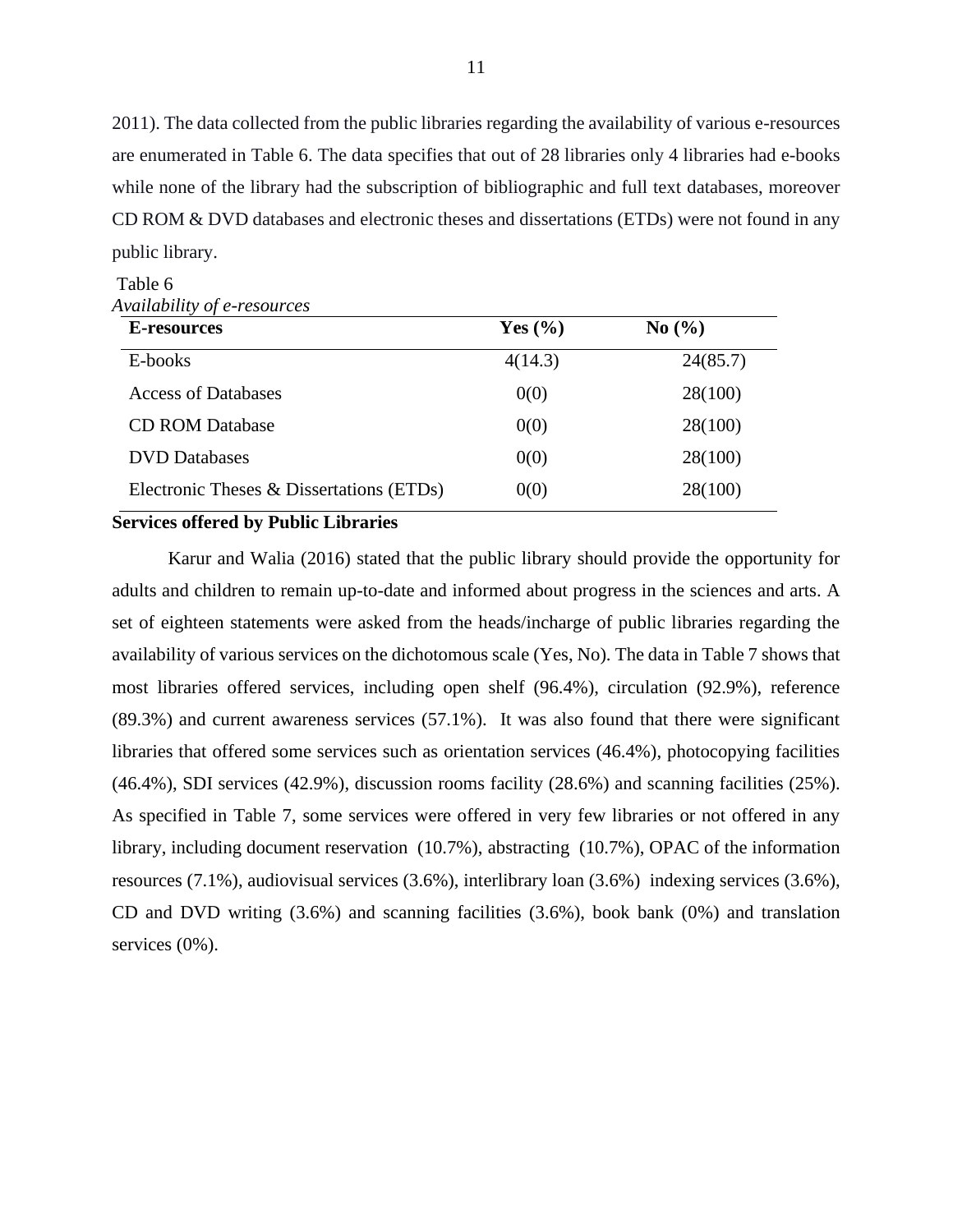Table 7 *Services offered by Public Libraries*

| <b>Service</b>                               | Frequency $(\% )$ | Percentage $(\% )$ |  |
|----------------------------------------------|-------------------|--------------------|--|
|                                              | Yes               | N <sub>0</sub>     |  |
| The books are displayed in shelves           | 27(96.4)          | 01(3.6)            |  |
| Circulation service                          | 26(92.9)          | 02(7.1)            |  |
| Reference service                            | 25(89.3)          | 03(10.7)           |  |
| Current awareness service (CAS)              | 16(57.1)          | 12(42.9)           |  |
| <b>Orientation services</b>                  | 13(46.4)          | 15(53.6)           |  |
| Photocopying facility                        | 13(46.4)          | 15(53.6)           |  |
| Selective Dissemination of Information (SDI) | 12(42.9)          | 16(57.1)           |  |
| Discussion room facility                     | 08(28.6)          | 20(71.4)           |  |
| Scanning facility                            | 07(25)            | 21(75)             |  |
| Document reservation service                 | 03(10.7)          | 25(89.3)           |  |
| Abstracting service                          | 03(10.7)          | 25(89.3)           |  |
| Online Public Access Catalogue (OPAC)        | 02(7.1)           | 26(92.9)           |  |
| Audio visual services                        | 01(3.6)           | 27(94.6)           |  |
| Interlibrary loan service                    | 01(3.6)           | 27(94.6)           |  |
| Indexing service                             | 01(3.6)           | 27(94.6)           |  |
| CD and DVD writing facility                  | 01(3.6)           | 27(94.6)           |  |
| The book bank facility                       | 0(00)             | 28(100)            |  |
| Translation facility of any document         | 0(00)             | 28(100)            |  |

#### **Problems faced by Libraries**

The heads/incharge of libraries were asked about the problems they faced in the delivery of services. The data in Table 8 reveals that the surveyed libraries faced many problems because almost all the statements received higher mean value than 4.00. The major problems identified by the respondents were that most of libraries were facing these problems more frequently. These statements were lack of training opportunities ( $\mu$ =4.50), non-availability of integrated library software ( $\mu$ =4.50), insufficient IT literate staff ( $\mu$ =4.50), insufficient LIS professionals ( $\mu$ =4.46), limited human resources ( $\mu$ =4.46) and non-availability of technical support ( $\mu$ =4.50). The other problems highlighted by the respondents were limited e-resources  $(\mu=4.32)$ , interrupted power supply ( $\mu$ =4.28), lack of IT expertise among library users ( $\mu$ =4.25), lack of financial resources ( $\mu$ =4) reluctance among LIS professionals to use IT ( $\mu$ =3.96) and limited information resources  $(\mu=3.67)$ .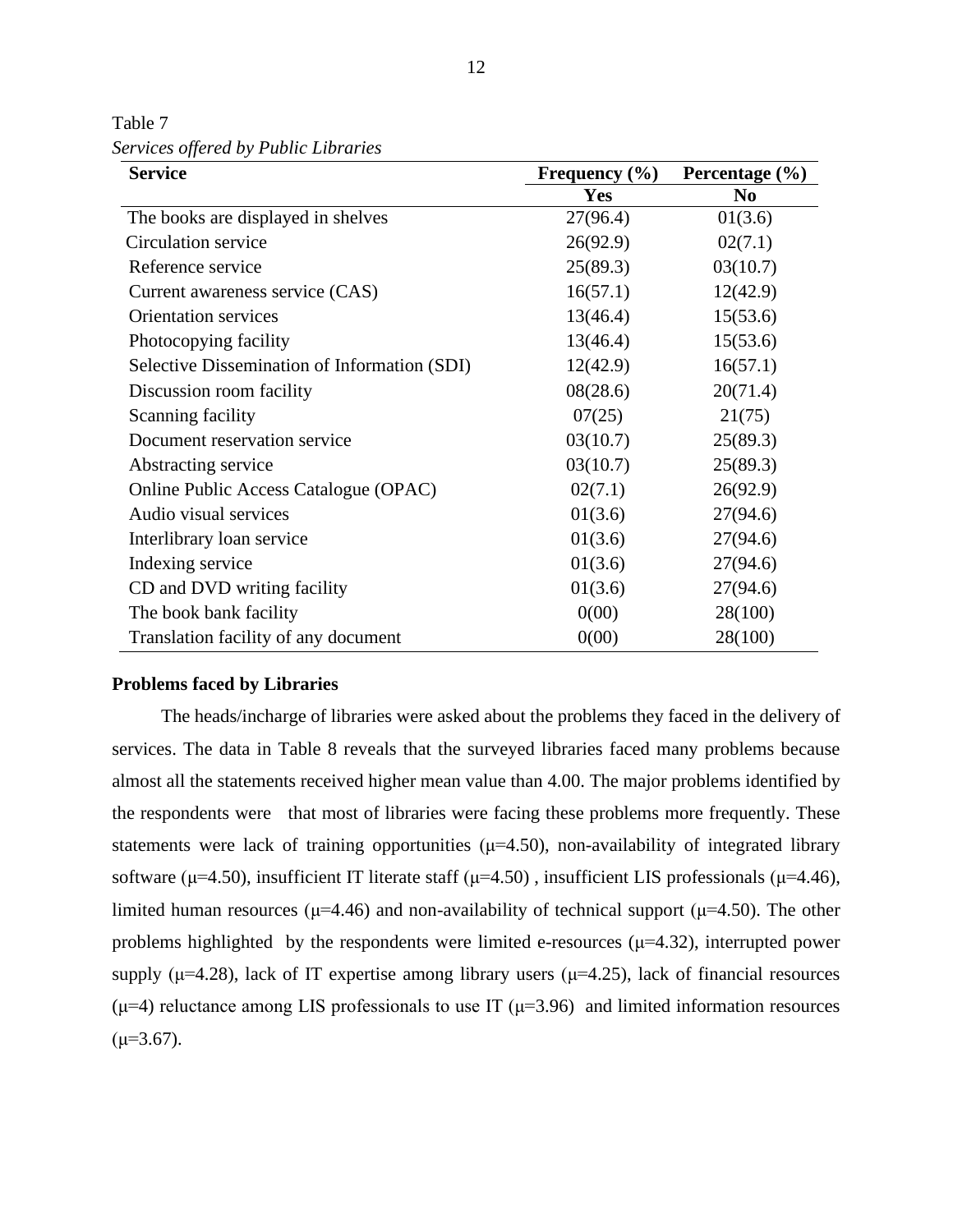Table 8 *Problems of Libraries*

| <b>Statement</b>                                  | <b>Rank</b>    | <b>Mean</b> | <b>SD</b> | <b>Variance</b> |
|---------------------------------------------------|----------------|-------------|-----------|-----------------|
| Lack of training opportunities                    | 1              | 4.50        | 1.07      | 1.14            |
| Non availability of integrated library software   | 1              | 4.50        | 1.00      | 1.00            |
| Insufficient IT literate staff                    | 1              | 4.50        | .793      | .630            |
| Insufficient LIS professionals                    | $\overline{2}$ | 4.46        | .881      | .776            |
| Limited human resources                           | $\overline{2}$ | 4.46        | .922      | .851            |
| Non-availability of technical support             | $\overline{2}$ | 4.46        | .838      | .702            |
| Limited electronic resources                      | 3              | 4.32        | 1.18      | 1.41            |
| Interrupted power supply                          | $\overline{4}$ | 4.28        | 1.11      | 1.24            |
| Lack of IT expertise among library users          | 5              | 4.25        | .887      | .787            |
| Reluctance among library users to use IT          | 5              | 4.25        | .927      | .861            |
| Lack of awareness about the potential of IT among | 6              | 4.14        | 1.11      | 1.23            |
| LIS professionals                                 |                |             |           |                 |
| Lack of financial resources                       | 7              | 4.00        | 1.08      | 1.18            |
| Reluctance among LIS professionals to use IT      | 8              | 3.96        | .999      | .999            |
| Lack of initiative among LIS professionals in     | 9              | 3.89        | 1.16      | 1.35            |
| introducing IT based resources & services.        |                |             |           |                 |
| Limited information resources                     | 10             | 3.67        | 1.36      | 1.85            |
| Lack of commitment from the management            | 11             | 3.64        | 1.47      | 2.16            |
| Inadequate infrastructure                         | 12             | 3.03        | 1.26      | 1.59            |
| <b>Outdated collection</b>                        | 13             | 2.64        | .911      | .831            |

*Note*: 1=Strongly Disagree, 2= Disagree, 3=Neutral, 4=Agree, 5=Strongly Agree

#### **Discussion**

Public library is known as a people's university and not restricted to any group of users. All kinds of people are expected to be served, including young children and people with disabilities (Abdulahi, Yaya and Saidu, 2020). The current study examined the human resources, services and the problems faced by the public libraries in Sindh, Pakistan. It was found that the designations used for the heads/incharge of public libraries in Sindh was of director/additional director/deputy director/assistant directors. Most libraries' heads (85.7%) had the educational background of library science with the degree of Master in Library and Information Science (MLIS) and BLIS degree, while 4 (14.4%) heads/incharge of libraries were non-professional with master's and bachelor's degrees in other disciplines. Hussain (2014); Hussain and Nayab (2021) reported that the higher qualifications of libraries heads in public libraries of Khyber Pakhtunkhwa was MLIS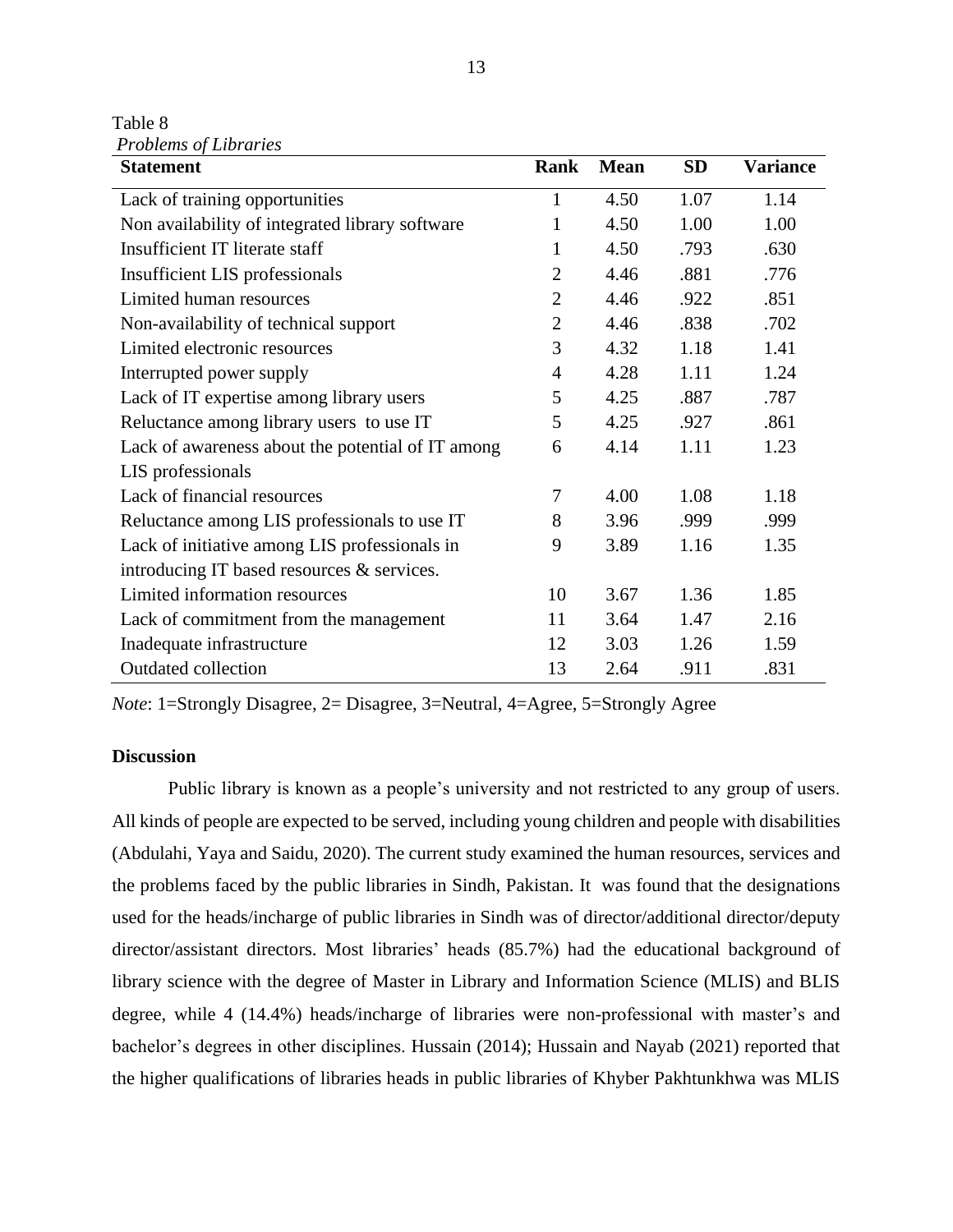and similar results was supported by Hashmi (20), whose study was based on the public libraries of Islamabad. IFLA recommends that public libraries be led by qualified librarians who have completed a degree or post-graduate courses at a school of library and information studies (Koontz & Gubbin, 2010). According to the standards and guidelines for Australian public libraries, the head of a public library should have a library and information science educational background and be qualified, capable and motivated to perform library operations (APLA & ALIA, 2021). Similarly, following Illinois Public Library standards, a good public library employs qualified staff to manage the library effectively (Illinois Library Association, 2020).

The most important asset of organization is the human resource and other assets become meaningful only when the people transform them into a usable resource (Wani, 2006). It was found that 57.1% libraries had no LIS professionals while 35.7% libraries worked with only one professional staff; moreover, the libraries also had a shortage of staff because the entire staff of 53.6% libraries was ranged from 3-9 members. Mahmood (2006) also argued that 20-30% of public libraries in Pakistan had professional staff while the remaining were run by the nonprofessional and clerical staff. Warraich, Haq and Ameen (2016) identified 11 libraries in Rawalpindi and found that the heads of only three libraries were professionals. Similar Singh (2012) wrote that only 36% public libraries in Punjab, India was run by professional staff. Hussain (2014) ; Baqi (2016) also highlighted the shortage of staff in the public libraries. Warraich et al. (2016) also explored that most of the libraries in Rawalpindi worked with significantly less staff. Saleh and Lasisi (2011) study's findings also revealed the shortage of staff in the Nigerian public libraries.

It was also observed that the surveyed libraries had insufficient printed information resources including books, periodicals, magazines, maps and reports. The results are consistent with the previous research and stated that most of the libraries were small in terms of the printed collection of books, less subscription of periodicals and newspapers (Hussain, 2014; Malik, 2019; Warraich et al., 2018). The findings were also supported by Abdulahi et al. (2020); Iwhiwhu and Okorodudu (2012), who also reported that available information resources were insufficient and obsolete in public libraries Nigeria. It was observed that 85.7% libraries did not have any e-book while resources such as CD ROM & DVD databases and electronic theses and dissertations (ETDs) were also not found in any public library.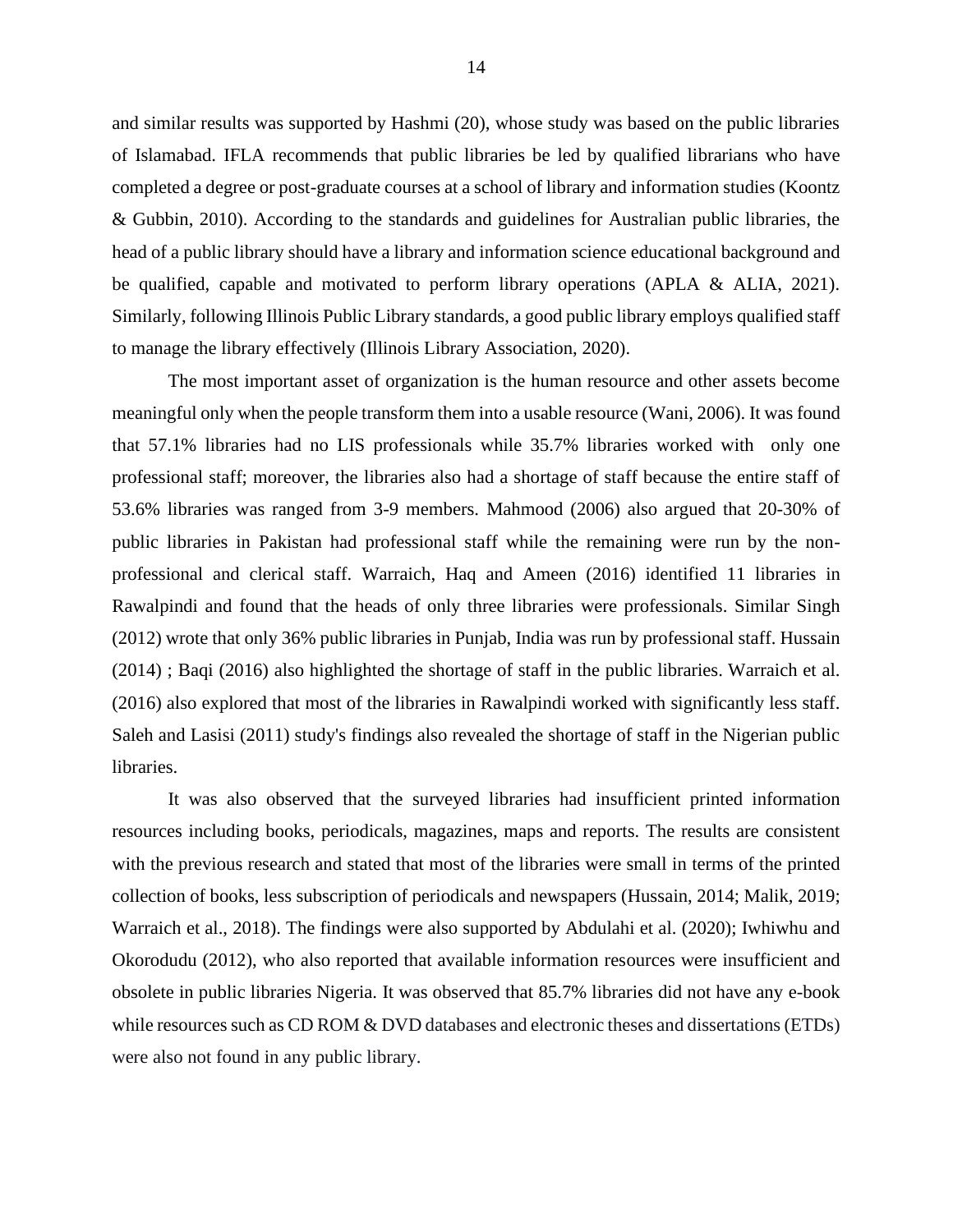Most libraries offered services such as an open shelf, circulation, reference and current awareness services, while most libraries did not offer orientation services, interlibrary loans, SDI services, document reservation services, indexing and abstracting services. A few libraries offered the services and facilities such as photocopying, discussion rooms and scanning facilities, OPAC of the information resources, audiovisual services, CD and DVD writing facilities, book bank, and translation services. These findings were like those revealed in the previous studies (Hashmi, 2019; Hussain, 2014; Kaur & Walia, 2015; Marwat & Khan, 2015; Warraich et al., 2016). Fati and Yelwa (2015) also found that public libraries in Plateau state, Nigeria, did not provide relevant information services to the ruler citizens.

The major problems identified by the heads/incharge of libraries were lack of training opportunities, non-availability of integrated library software, insufficient IT literate and LIS professionals, limited human resources, limited e-resources, lack of financial resources and limited information resources. The previous studies conducted at the national, provincial and districts levels in Pakistan also identified similar types of problems of public libraries, including insufficient and irregular finance, lack of facilities, lack of IT infrastructure, limited information resources, non-availability of e-resources, lack of experienced LIS professional (Bhatti, 2010; Haider, 2007; Hussain & Idrees, 2021; Khan & Bawden, 2005; Mahmood et al., 2005)

# **Recommendations**

Based on the finding of the study the following suggestions are given for the improvement of public libraries:-

- All the components of the existing public libraries need much improvement; therefore, the government should provide all the necessary resources and facilities. Moreover, the governments must ensure the minimum standard required for public libraries as specified by professional bodies such as IFLA and UNESCO.
- The staff in the libraries also need much improvement; therefore, LIS professional staff must be recruited; also, the head of each library must have a professional degree in library and information science.
- The libraries should procure the latest books; the journals may also be subscribed to provide scholarly information to the researchers. The resources such as magazines, maps and reports should also be acquired.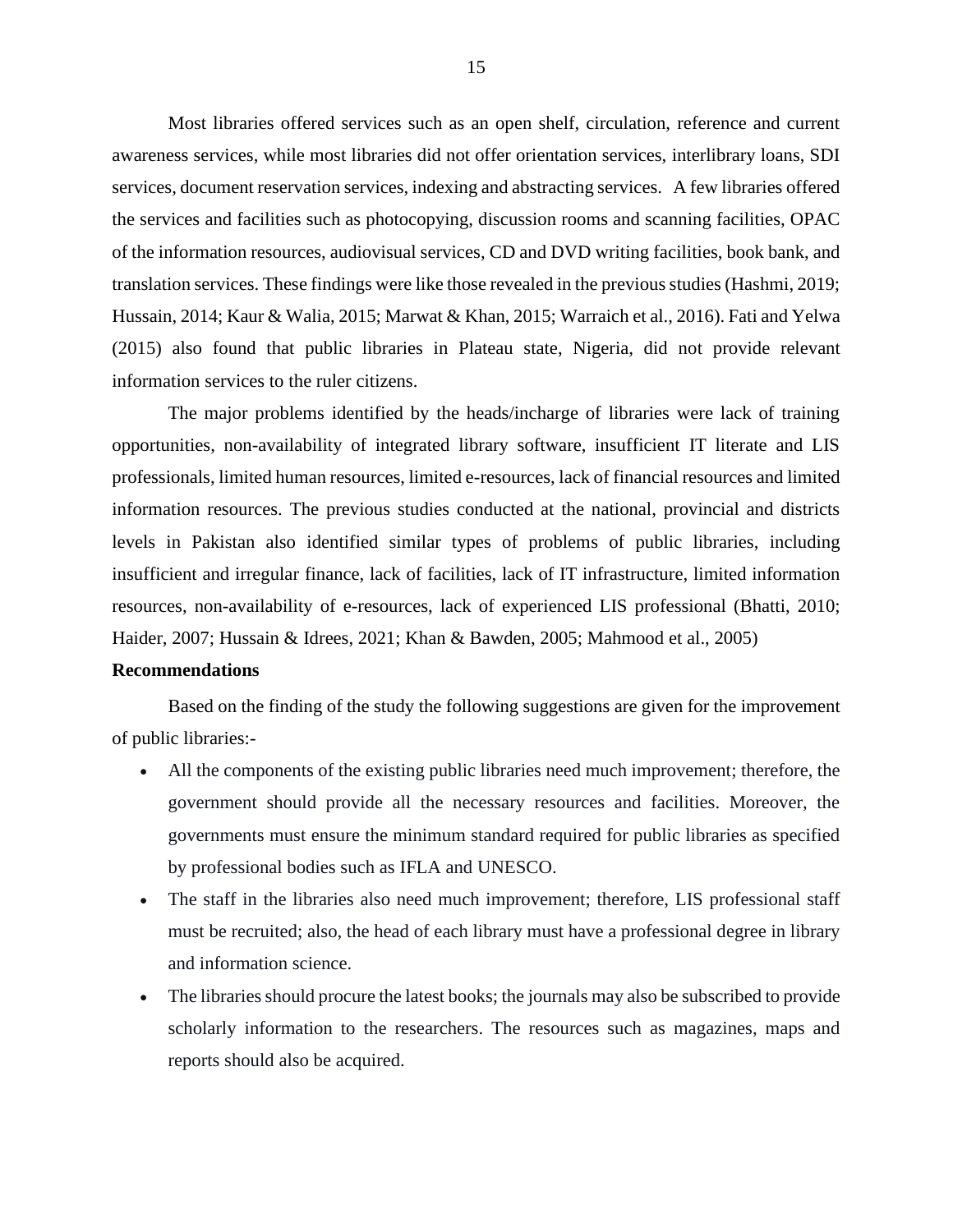- The libraries should also acquire e-resources such as e-books, e-journals and ETDs. Moreover, all libraries should have the subscription of the HEC digital library to give access to the world's scholarly literature.
- An appropriate budget should be provided to all public libraries to run the libraries smoothly. The librarians/ incharge should have the power and freedom to spend the budget based on the users' needs.
- The library services must be improved and quality-based services should be offered to the public. Moreover, the libraries should introduce new services to full fill the information needs of the people.
- The library authorities should work to create awareness among the public about the libraries and also make efforts to improve the image of library in the society.
- It was observed that the public libraries faced several issues; therefore, the government and the departments concerned should work and make necessary arrangements to overcome all these difficulties so that these information hubs actively serve society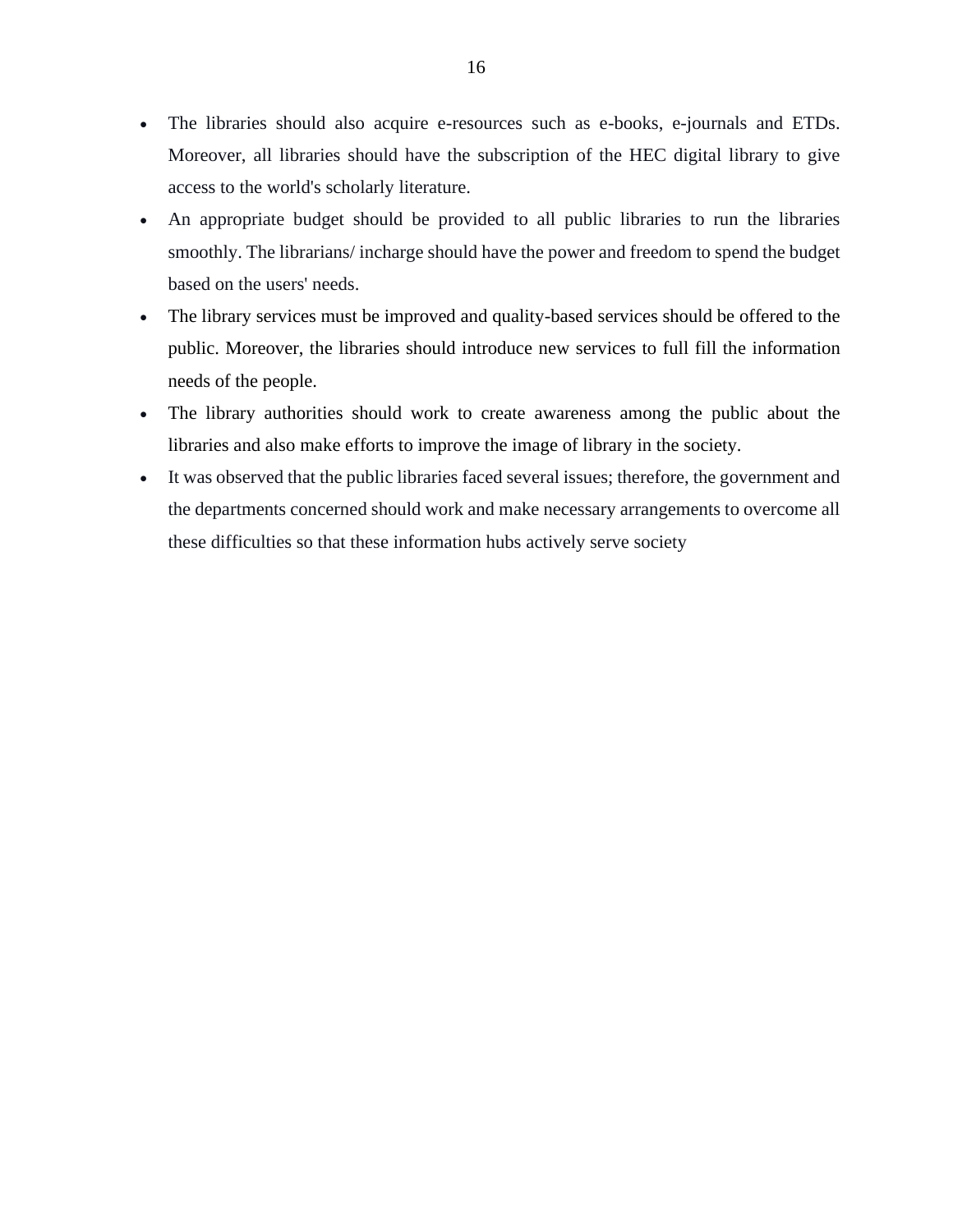#### **References**

- Abdulahi, N., Yaya, A. I., & Saidu, M. (2020). An assessment of the availability and users' satisfaction of information resources efficacy in public libraries in Katsina state. *International Journal of Research in Commerce and Management Studies, 2*(1), 61-75. Retrieved from [http://ijrcms.com/uploads2020/ijrcms\\_02\\_26.pdf](http://ijrcms.com/uploads2020/ijrcms_02_26.pdf)
- Adebayo, O. (2012). Information as an economic resource: The role of public libraries in Nigeria. *Chinese Librarianship: An International Electronic Journal*, 66-77. Retrieved from [www.iclc.us/cliej/cl34oyeronke.pdf](http://www.iclc.us/cliej/cl34oyeronke.pdf)
- Ahmed, W., Soroya, M. S., Hussain, M., Ahmed, W., Walia P. K., & Ganesh, P. (2016). Library and information science education as ignition source for services in non-academic special libraries. *Library Review*, *65*(4/5), 350-368. https://doi.org/10.1108/LR-08-2015-0083
- Aina, L.O. (2004). Library and information text for Africa, Ibadan: Third World Publishers
- Akanwa, C.Pearl .(2013). Public library services to children in rural areas*. Library Philosophy and Practice*. Retrieved from<http://digitalcommons.unl.edu/libphilprac>
- Ansari, M. A., & Munshi, S. A. (2018). Building public library collection in India: A study of book and non-book material. *Library Philosophy & Practice*. Retrieved from <https://digitalcommons.unl.edu/cgi/viewcontent.cgi?article=5405&context=libphilprac>
- Bashir, F., Soroya, S. H., & Khanum, A. (2018). Users' satisfaction as a valid measure for information resources: A case of public libraries. *Journal of Library Administration, 58*(3), 302-312.
- Bhatti, R. (2010). Libraries and education for peace in Pakistan. *Library Philosophy and Practice (e-journal)*.<https://digitalcommons.unl.edu/libphilprac/467>
- Black, A., & Muddiman, D. (2017). *Understanding community librarianship: The Public library in post-modern Britain***.** London, England: Routledge.
- Buschman, J. (2012). *Libraries, classrooms, and the interests of democracy: Marking the limits of neoliberalism*: Scarecrow Press.
- Fati, O. I., & Yelwa, I. (2015). Public libraries and access to information in Plateau State, Nigeria. *Library Philosophy and Practice (e-journal)*. <http://creativecommons.org/licenses/by/3.0/>
- Ghalavand, H., & Karimi, R. (2020). How Iranian cultural center's public libraries use of information technologies for developing services. *Library Philosophy and Practice (e-*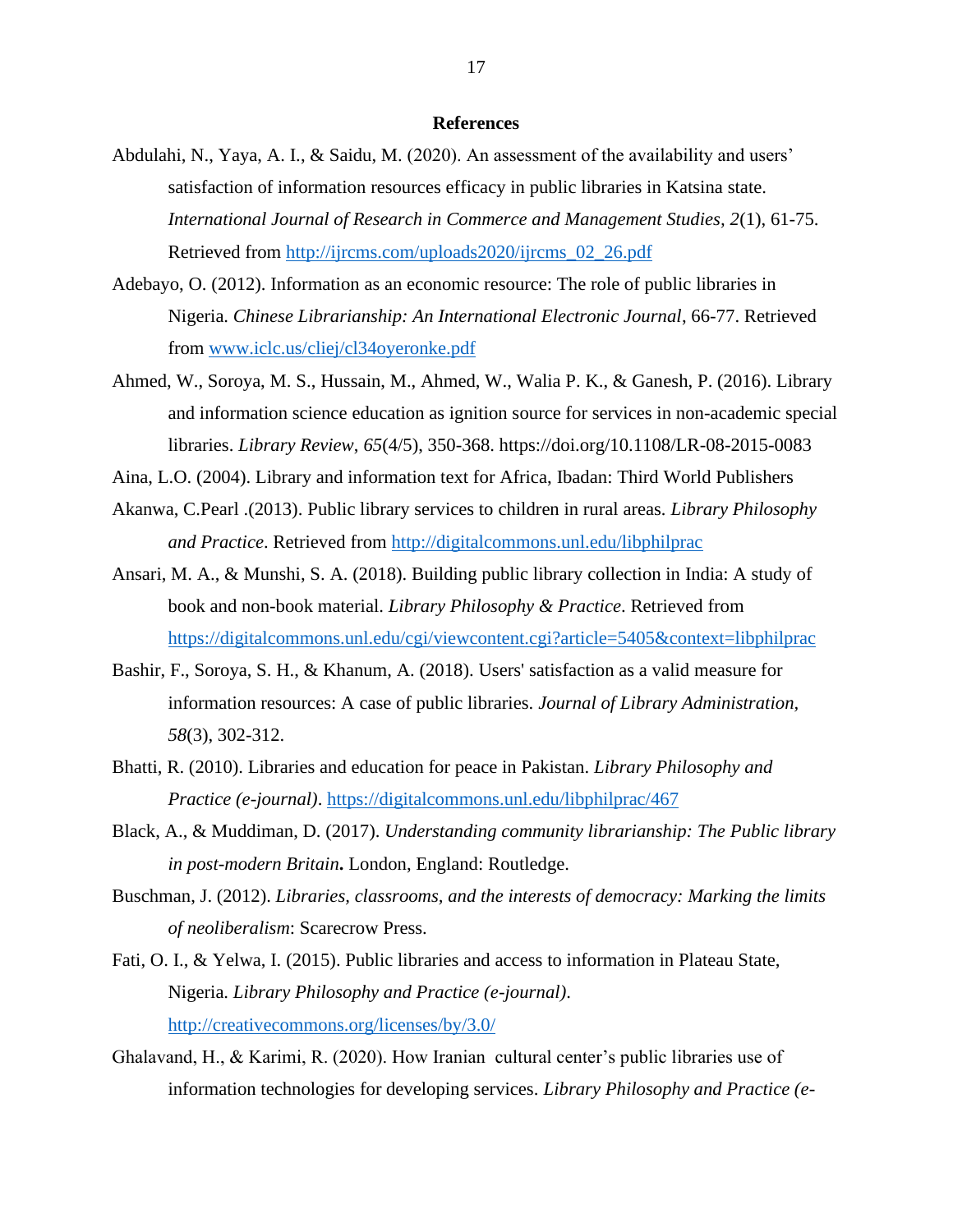*journal)*. Retrieved from<https://digitalcommons.unl.edu/libphilprac/4646>

- Gill, P. (2001). *The public library service: IFLA/UNESCO guidelines for development* (Vol. 97): NBD Biblion Publishers.
- Government of Pakistan. (2021 ). (Pakistan Bureau of Statistics. Retrieved from https://www.pbs.gov.pk/
- Handa, T. S. (2011). Role of public library in the society and a future vision of ICT enabled rendering of its services with special context to India. *Radix International Journal of Research in Social Sciences, 1*(2), 30-41.
- Haider, S. J. (2007). The library scenario and management problems in Pakistan libraries. *Library Leadership & Management, 21*(4), 172-177.
- Hussain, M., & Idrees, H. (2021). The public libraries perspective in Pakistan: A study on empirical problems. *Library Philosophy and Practice (e-journal*. Retrieved from <https://digitalcommons.unl.edu/libphilprac/517>
- Hussain, M., Idrees, H., Faqir, K., & Haider, M. S. (2021). Assessment of ICT Facilities in the Public Libraries of Khyber Pakhtunkhwa: A Descriptive Study. *Library Philosophy and Practice (e-journal*), 1-18.<https://digitalcommons.unl.edu/libphilprac/5949>
- Hussain, M., & Parveen, A. (2021). Status of ICT facilities in the public libraries: A Pakistani perspective. *Library Philosophy and Practice (e-journal)*, 1-21. <https://digitalcommons.unl.edu/libphilprac/6173>
- IFLA. (2001). *UNESCO Public Library Manifesto 1994* Retrieved from http://www.ifla. org/publications/iflaunesco-public-library-manifesto
- Johnson, C. A. (2012). How do public libraries create social capital? An analysis of interactions between library staff and patrons. *Library & Information Science Research, 34*(1), 52-62.
- Kaur, P., & Walia, P. K. (2015). Collection development and management within public libraries in Delhi. *Library Management*.
- Khan, N. S., & Bawden, D. (2005). Community informatics in libraries in Pakistan. *New Library World*, *106*(11/12), 532-540.<https://doi.org/10.1108/03074800510635017>
- Koontz, C., & Gubbin, B. (2010). *IFLA public library service guidelines* (Vol. 147): Walter de Gruyter.
- Kumar, B. S., & Kumar, G. (2010). Perception and usage of e‐resources and the internet by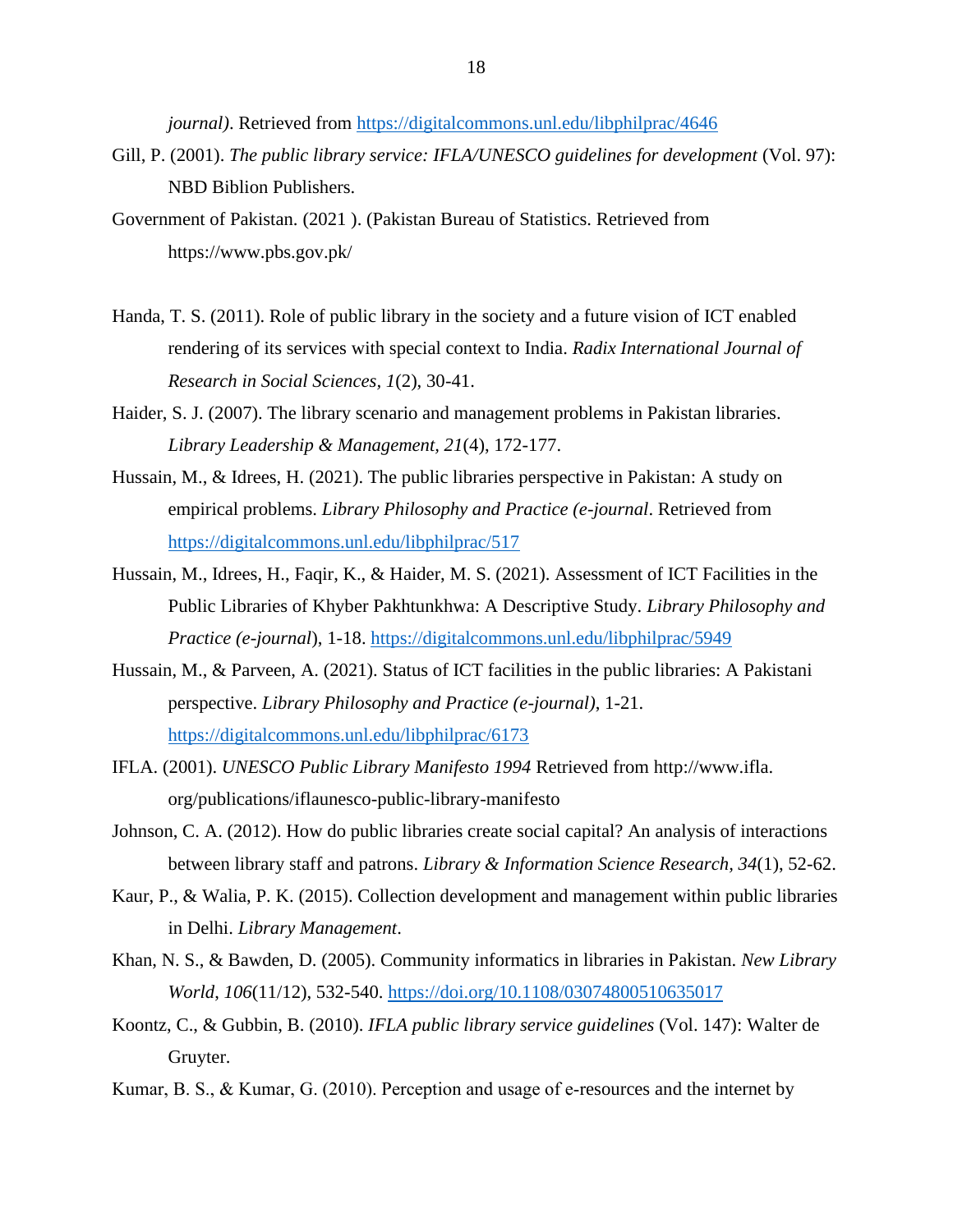Indian academics. *The Electronic Library, 28*(1), 137-156.

- Mirza, M. S. (2010). *Utilization of information technology in university libraries of Pakistan*. (Doctor of Philosophy), University of the Punjab Lahore, Pakistan,
- Moyo L, M. (2004). Electronic libraries and the emergence of new service paradigms. *The electronic library, 22*(3), 220-230. doi:10.1108/02640470410541615
- Mahmood, K., Hameed, A., & Haider, S. J. (2005). Library funding in Pakistan: A survey. *Libri, 55*(2-3), 131-139.
- Nicholas, D., Huntington, P., & Jamali, H. R. (2007). The use, users and role of abstracts in the digital scholarly environment. *The Journal of Academic Librarianship, 33*(4), 446-453. doi:https://doi.org/10.1016/j.acalib.2007.03.004
- Pakistan Bureau of Statistics. (2021). *Pakistan Social and Living Standards Measurement*. Pakistan Bureau of Statistics. [https://www.pbs.gov.pk/content/pakistan-social-and-living](https://www.pbs.gov.pk/content/pakistan-social-and-living-standards-measurement)[standards-measurement](https://www.pbs.gov.pk/content/pakistan-social-and-living-standards-measurement)
- Qadeer, S. (2018). Ghulam Hussain Khalikdina hall and library. *Pakistan Library and Information Science Journal, 49*(3), 7-15.
- Rafi, M., Ali, S., & Ahmad, A. (2016). Administrative challenges to public libraries in Khyber Pakhtunkhwa Pakistan: An empirical study. *Journal of Studies in Social Sciences, 15*(1).
- Rana, J. I., & Bhatti, R. (2020). Use of ICT in collection management of public libraries in Punjab, Pakistan *Library Philosophy and Practice (e-journal)*, 1-23. Retrieved from <https://digitalcommons.unl.edu/libphilprac/4745>
- Rehman, S. U., Shafique, F., & Mahmood, K. (2011). A survey of user perception and satisfaction with reference services in university libraries of Punjab. *Library Philosophy and Practice, 2011*, 1-14.
- Saleh, A. G., & Lasisi, F. I. (2011). An assessment of public library services in North Eastern Nigeria. *Library Philosophy and Practice (e-journal)*, *507*, 1-8. <https://digitalcommons.unl.edu/libphilprac/507>
- Scott, R. (2011). The role of public libraries in community building. *Public Library Quarterly, 30*(3), 191-227.
- Sigler, K., Jaeger, P. T., Bertot, J. C., McDermott, A. J., DeCoster, E. J., & Langa, L. A. (2011). The role of public libraries, the Internet, and economic uncertainty. *Librarianship in Times of Crisis*, 19-35.